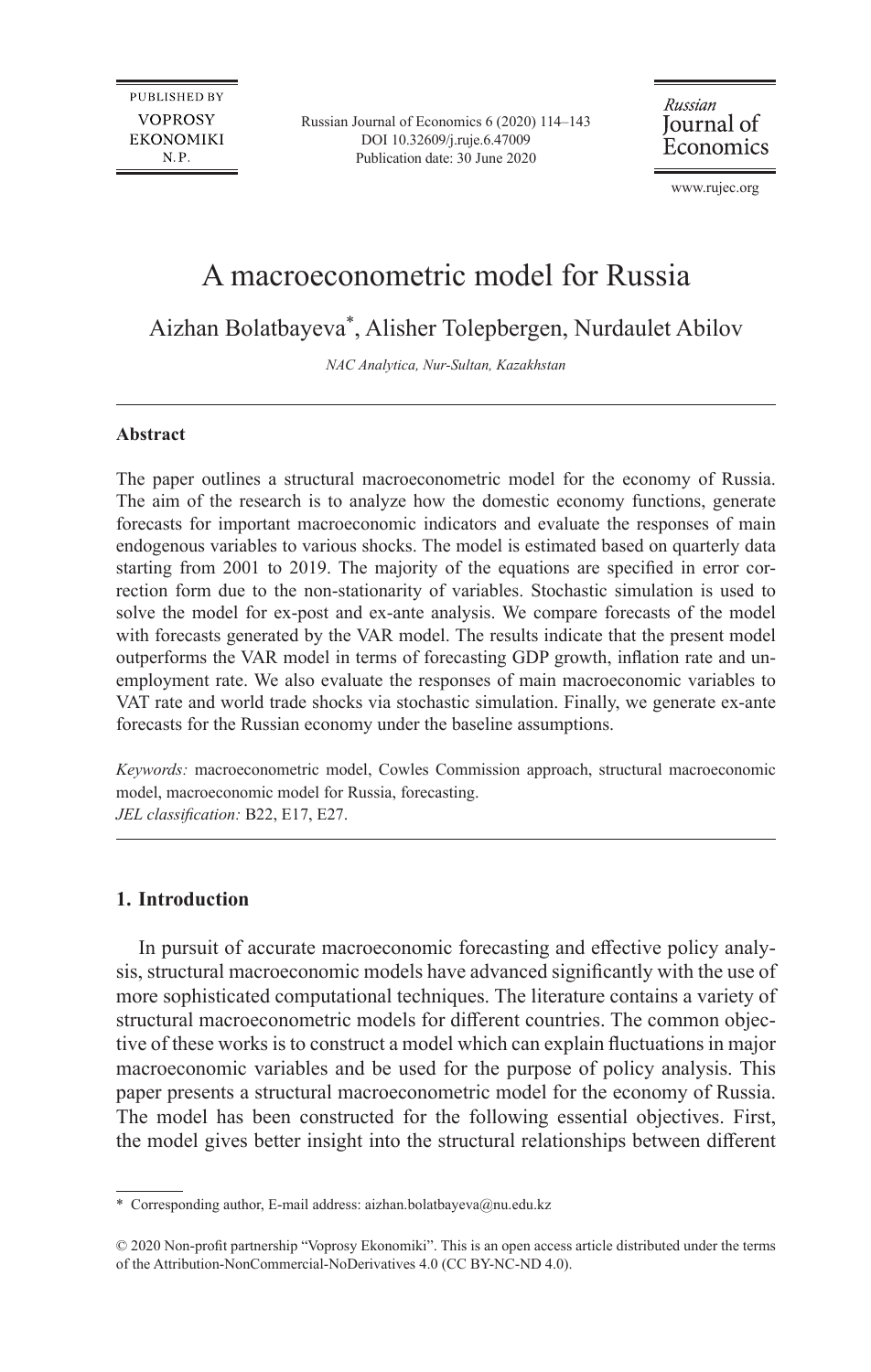macroeconomic variables underpinning the Russian economy. Second, it allows to determine the economic implications of policy changes. Investigating the responses of endogenous variables to various shocks is an additional advantage of a structural macroeconometric model. Third, the model can generate forecasts for main macroeconomic indicators.

Most equations are estimated in error-correction form based on quarterly data starting from 2001 to 2019. Other equations are estimated using Tobit regression and the ARIMA model via the maximum likelihood estimation (MLE) technique. The estimated equations are in line with economic theory and satisfy standard statistical properties by the robustness checks on the residuals. The model is solved for ex-post and ex-ante analysis using a stochastic simulation technique. To demonstrate the properties of the model for using it as a tool for exogenous shock analysis, we conduct two additional simulation exercises. First, we investigate the responses of endogenous variables to an increase in the value added tax (VAT) rate by two percentage points. This issue stands at the top of the agenda at the time of writing this paper since the VAT rate has been raised from 18% to 20% starting from January 1, 2019. Second, we analyze the effect of a negative world trade shock on the Russian economy. In particular, we assume a contraction of the world trade by 5% and show associated changes in real GDP growth, inflation rate, unemployment rate and other relevant macroeconomic variables. Assessing the impact of a world trade shock is relevant because the Russian economy has mostly been dependent on exports of oil and other raw materials. In addition, the macroeconometric model is a useful tool for generating ex-ante forecasts with various assumptions on exogenous variables, and the stochastic simulation technique allows us to construct confidence bands around median forecasts.

The structure of the paper is as follows. Section 2 presents a review of relevant research on macroeconometric modeling and also discusses various versions of macroeconometric models for Russia. In Section 3, we present the data description in detail and discuss the main barriers encountered in the data structuring process. Section 4 presents the main characteristics and structure of the model, including the specification of the equations. The ex-post simulation of the model is discussed in Section 5. Section 6 presents the results of the model under VAT rate and world trade shocks. Section 7 outlines ex-ante forecasts generated for some endogenous variables, and Section 8 provides concluding remarks.

### **2. Literature review**

Tinbergen (1939) was one of the first economists to construct a fully-specified macroeconometric model. His textbook, Business Cycles in the United States, 1919–1932, describes a 48 equations model of the US economy that explains business cycles. The model uses macroeconomic concepts to explain accurately cyclical fluctuations for testing the theories of business cycles and evaluating public policies. The model consists of four blocks: demand for goods and services, supply or price equations for food and services, demand and supply in the money and capital markets, and income formation. The majority of equations are linear in parameters with regression coefficients treated as constant over time. He also studies the model under various scenarios, namely in the presence of stock market boom and hoarding. The last part of his study tests the effects of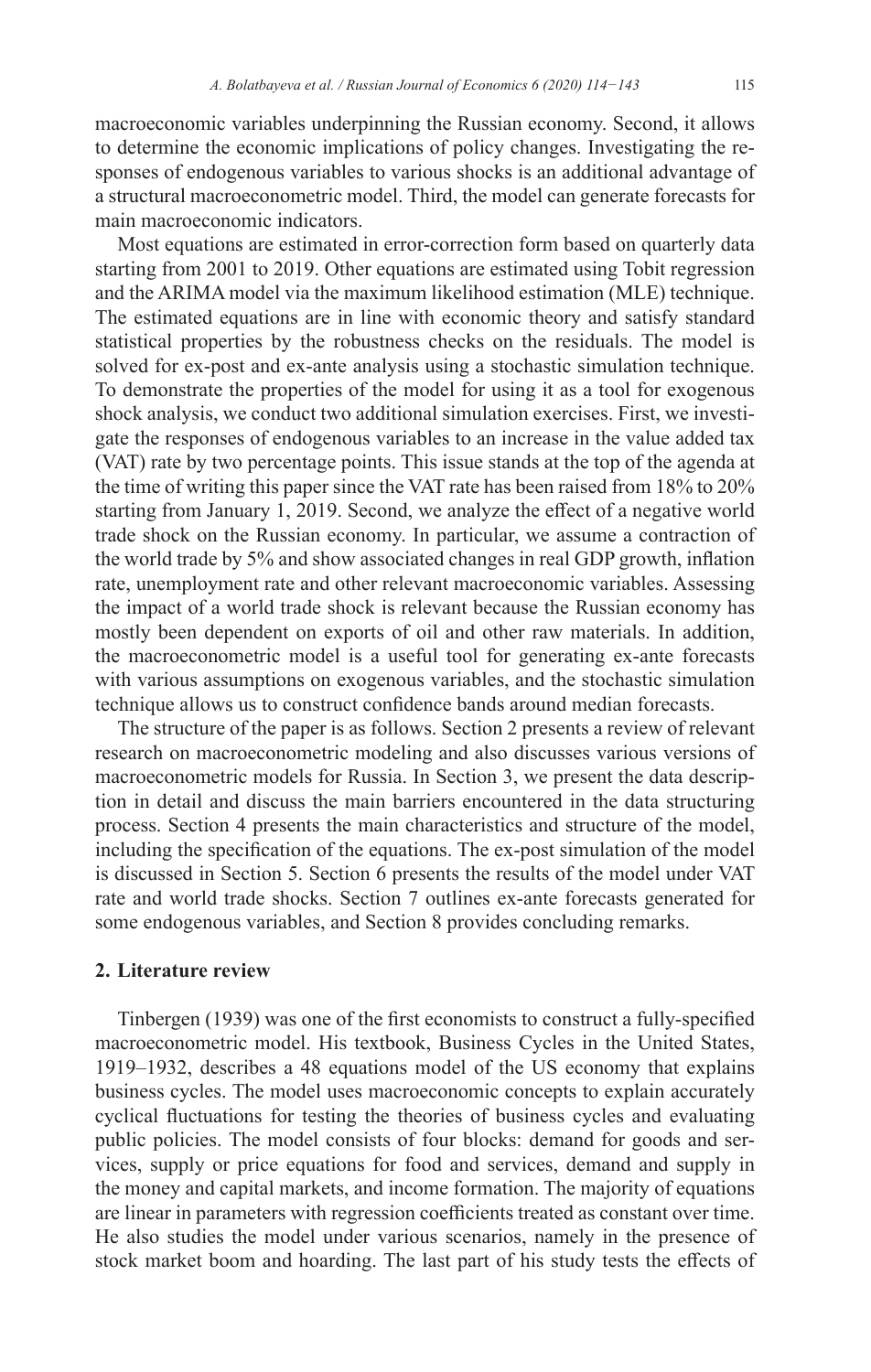different policies on the business cycles and briefly discusses the validity of some business cycle theories from the point of view of statistical analysis.

Fair (1984) gives a detailed discussion of macroeconometric model building for the US economy. His methodology allows to determine which model best approximates the structure of the economy. He also emphasizes four primary sources of forecast uncertainty in the model: error terms, coefficient estimates, exogenous variable forecasts and possible misspecification of the model. The model consists of 30 stochastic equations that are estimated via either twostage least squares (TSLS) or ordinary least squares (OLS). Statistical tests on regression coefficients show that they have expected signs and are significant in line with economic theory. The estimation results of the US model show that the choice of estimator does not make a significant difference. Fair (1984) also analyzes two versions of the US model with the first model containing rational expectations only in the bond market and the other accounting for rational expectations both in the bond and stock markets. He first modifies the US model to be consistent with rational expectations assumption, then examines the sensitivity of the policy properties of the model to this assumption in the bond and stock markets.

One of the models that the Federal Reserve Board used for forecasting and macroeconomic analysis of fiscal and monetary policies was the FRB/US model. A detailed description of the model and its equations is presented in Brayton and Tinsley (1996). The FRB/US is a large-scale structural macroeconometric model of the US economy, which contains around 50 stochastic equations and 250 identities. The model consists of four types of equations: arbitrage equilibria, equilibrium planning, dynamic adjustment, and forecasting. They also discuss different approaches to introducing expectations in the model. One approach is VAR expectations which assumes only limited knowledge about the joint dynamics of the variables. The second approach is full-model expectations that implies expectations to be consistent with the forecasts of the model.

Dreger and Marcellino (2007) build an aggregate macroeconometric model for the Euro economy useful for both forecasting and policy analysis. They use instrumental variables (IV) estimation technique to avoid inconsistent estimates of coefficients which occur due to the presence of endogenous right-hand side variables. One-step forecasts of endogenous variables from static simulations are used as instruments in IV estimation. Thus, the problem of endogeneity is handled appropriately, and estimates of coefficients are consistent. In comparison to the previous version, where Dreger (2003) relies on the two-step procedure suggested by Engle and Granger (1987), this paper employs one step-procedure suggested by Stock and Watson (1993). The paper also compares the forecasting performance of the model to ARIMA and VAR models. For most variables prediction errors of the structural model are smaller than errors of alternative models. Several scenario analyses are simulated within the model, namely, a temporary slowdown in the GDP growth of the US economy, an interest rate shock and sudden currency appreciation.

There also exists literature on macroeconometric modeling for emerging countries including the Russian economy. Abilov et al. (2019) and Weyerstrass et al. (2018) construct macroeconometric models for Kazakhstan and Slovenia respectively. They assess the forecasting performance of the model and generate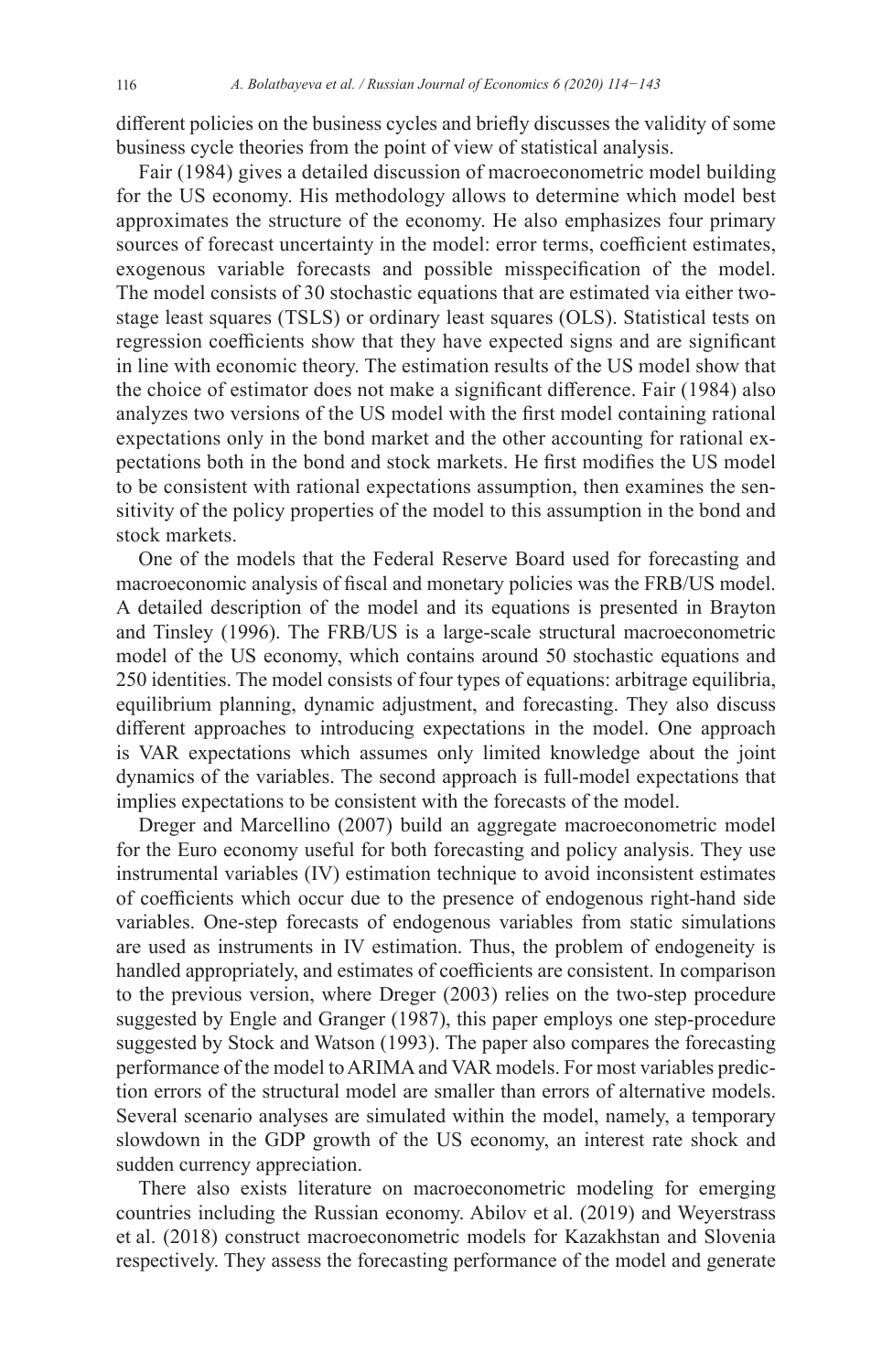ex-ante and ex-post forecasts. Aivazian et al. (2017) present a two-part methodology for constructing a disaggregated macroeconomic model of the Russian economy for the period 1990–2010. They conclude that the Russian economy can be theoretically described based on a structural disaggregated model, which in turn can be used for macroeconometric modeling. Benedictow et al. (2010) gives a good treatment of a macroeconometric model of the Russian economy, aimed at evaluating the impact of changes in the oil price and economic policy variables. Two alternative scenarios with different oil prices are discussed in the paper. Although the results show substantial output growth in the absence of an increase in the oil price, simulation exercises reveal that the Russian economy is sensitive to large oil price fluctuations. Demeshev and Malakhovskaya (2015) discuss the forecasting performance of Bayesian vector autoregressions (BVARs) based on the Russian economy data. In particular, they compare the forecast accuracy of BVAR with other VARs and random walk with drift models for important macroeconomic variables. The authors find that for many variables BVARs are superior to the other models in terms of forecasting performance. Nevertheless, in some cases, a small-dimensional BVAR shows better forecasting results than its high-dimensional counterpart does. Modern factor models have also become a useful tool in policy analysis and real-time forecasting. Borzykh (2016) uses the combination of factor models and time-varying parameter VAR to assess the effectiveness of bank lending channel of monetary policy in Russia. Porshakov et al. (2015) exploit nowcasting techniques based on factor models to generate short-term forecasts in real time based on mixed frequency data on the Russian economy.

Structural macroeconometric models have been also developed by various Russian scientific organizations and government agencies. TheCentral Economics and Mathematics Institute of the Russian Academy of Sciences (CEMI RAS) constructed a structural econometric model for the Russian economy. The model is built as a system of six simultaneous equations based on quarterly data starting from the fourth quarter of 1994. Short term forecasts can be generated for several endogenous variables. One can independently formulate scenarios and obtain forecasts for this model on the official website of CEMI RAS.<sup>1</sup> The Institute of Economic Forecasting of the Russian Academy of Sciences (IEF RAS) built a quarterly macroeconomic model known as the QUMMIR model for the Russian economy. Approximately 460 variables and 200 regression equations are used in the model. Short and medium-term forecasts can be generated online within the framework of various scenarios.<sup>2</sup> IEF RAS publishes quarterly forecasts of macroeconomic indicators for Russia based on the QUMMIR model.

### **3. Data description**

The section describes the data used in the model in detail. The model is estimated based on quarterly data without seasonal adjustments. The data spans the period from 2001 to 2019 (76 observations) for the majority of variables. The primary source of national accounts and labor market data is the Federal

<sup>1</sup> www.cemi.rssi.ru

<sup>2</sup> www.ecfor.ru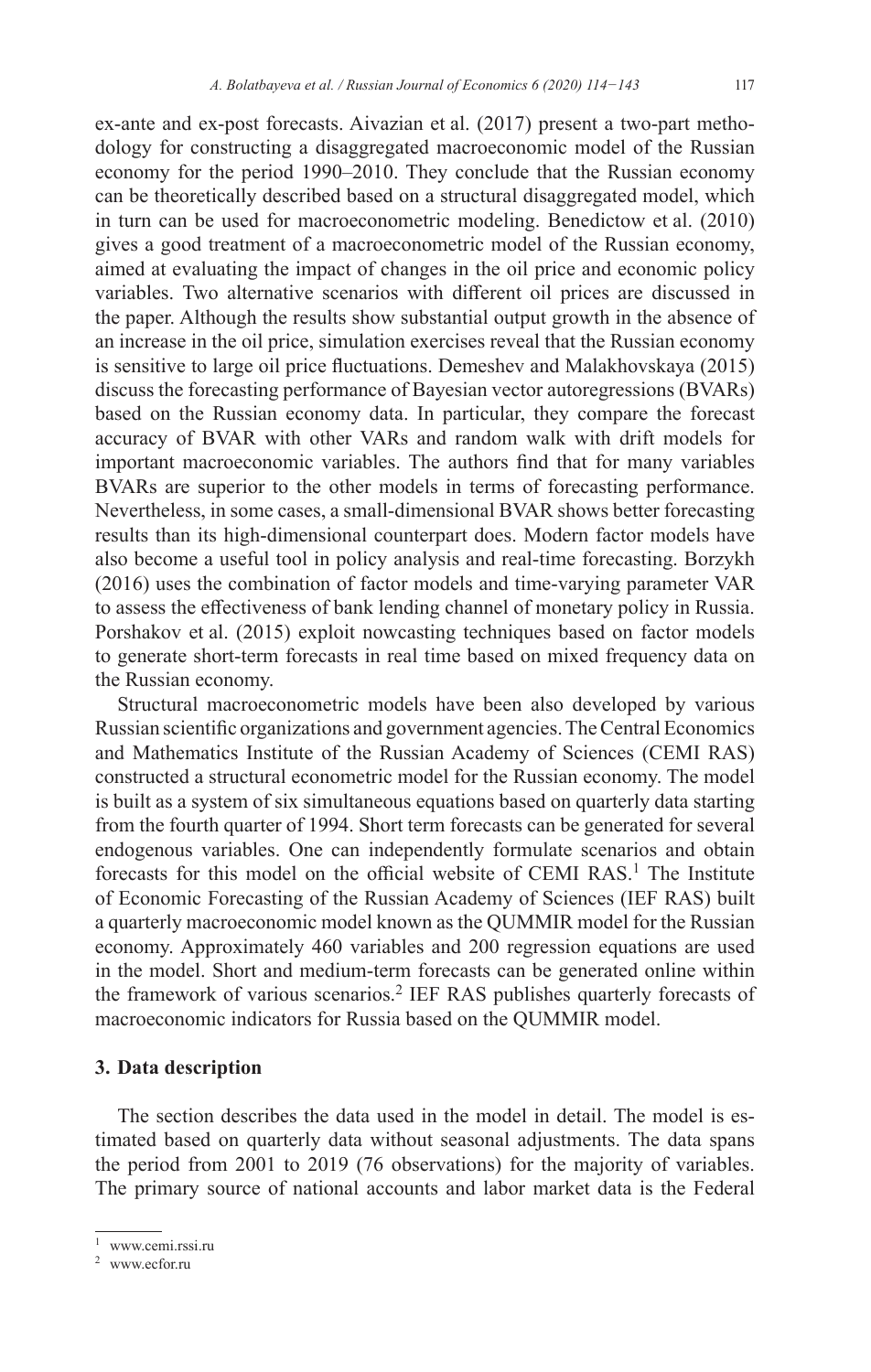State Statistics Service of the Russian Federation (hereinafter—the Federal State Statistics Service). The government revenues and expenditures data are retrieved from the database of the Federal Treasury of the Russian Federation. Other data is gathered from the Bank of Russia, Bloomberg and the International Monetary Fund databases.

A number of adjustments have been made to the raw data from the national accounts. The Federal State Statistics Service publishes quarterly data on expenditure components of GDP, and on the domestic output calculated by the production side.<sup>3</sup> In theory, GDP figures calculated by the expenditure and production sides must be equal, but in practice, they do not coincide and the difference is usually attributed to a statistical discrepancy. Some adjustments have also been made to GDP and its expenditure components at constant prices. During the period between 2001 and 2019, the Federal State Statistics Service changed the base year for the calculation of GDP and expenditure components of GDP at constant prices four times. In this model, the base period is taken to be the first quarter of 2010. The equations below explain the way GDP and expenditure components have been calculated at  $2010$  prices:<sup>4</sup>

$$
D_{i,t} = \frac{P_{i,t} Q_{i,t}}{P_k Q_{i,t}} 100,
$$
\n(1)

$$
A_{i,t} = \frac{D_{i,t}}{D_{i,2010}} 100,
$$
\n(2)

$$
X_{i,t} = \frac{P_{i,t} Q_{i,t}}{A_{i,t}} 100,
$$
\n(3)

where *i* refers to GDP and expenditure components of GDP;  $D_{i,t}$  is the price deflator; *k* refers to the base years of 2003, 2008, 2011 and 2016 from the national accounts;  $A_{i,t}$  is the adjusted price ratio;  $P_{i,t}$  is the price variable;  $Q_{i,t}$  is the quantity variable. Equation 2 demonstrates the way price deflators calculated in Equation (1) are used to find the price ratios. Equation 3 converts nominal values of GDP and expenditure components of GDP to 2010 prices. As a result, we find GDP and expenditure components of GDP at 2010 prices and refer to them as being the real GDP and real expenditure components of GDP.

Data on capital stock is not available for Russia. The Perpetual Inventory Method (PIM) is used to obtain a suitable capital stock variable. This approach is based on the idea that today's stock of capital is composed of gross investment in the current period added to the capital stock from the previous period less depreciation. Equation (4) demonstrates the way the capital stock is derived based on the PIM:

$$
K_t = I_t + (1 - \delta)K_{t-1},
$$
\n(4)

where  $K_t$  is the capital stock at time  $t$ ;  $I_t$  is the gross fixed capital formation in the current period;  $\delta$  is the depreciation rate in the current period. The application of the PIM approach requires the initial value of the capital stock. Data

<sup>3</sup> Expenditure components of GDP: private consumption, private investment, government consumption, exports and imports.

<sup>&</sup>lt;sup>4</sup> For simplicity, we refer to the first quarter of 2010 prices simply as 2010 prices.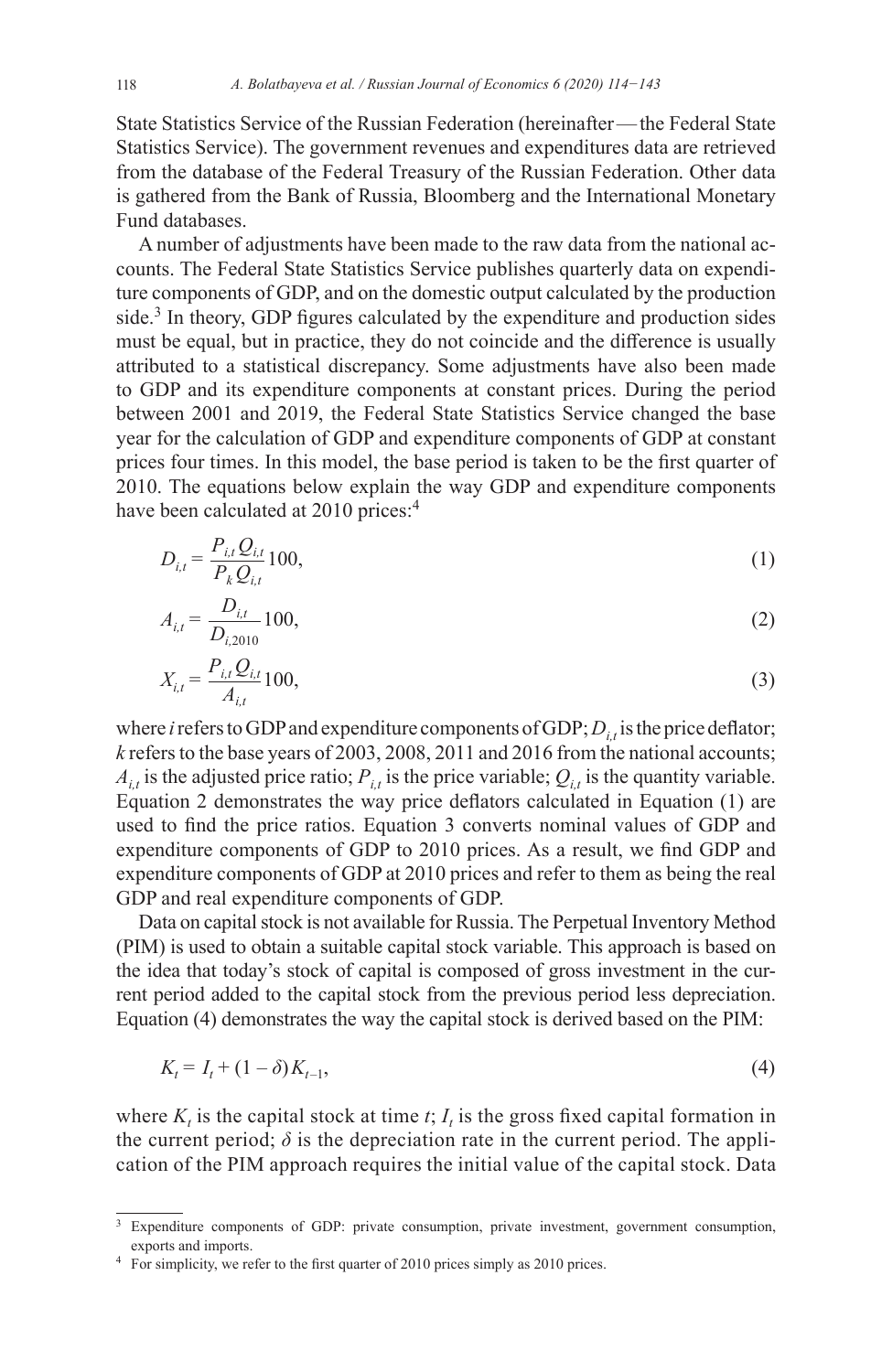from the Penn World Table is used to estimate the value of the capital stock in 2001. The capital-output ratio of 2.55 is deduced using the capital stock and the real GDP values from the Penn World Table. Then we use the depreciation rates from the Penn World Table to calculate the capital stock over the sample via the PIM. Since the data on depreciation rates is only available until 2014, we further assume a constant depreciation rate of 4.3% per annum from 2015 onwards.

Since the data on total population and population of working age are available in annual frequency, we convert them into quarterly frequency by assuming an exponential growth within a given year. That is, total population and working-age population grow at a constant rate each quarter in a given year to make the annual growth rate compatible with the actual observed growth rate.

### **4. The model**

We start the model-building by analyzing the properties of variables (see Appendix A) in order to specify regression equations for estimation purposes. Unit root tests are used to check the stationarity of variables. Commonly applied statistical tests such as Augmented Dickey–Fuller (ADF), Phillips–Perron (PP) and Kwiatkowski–Phillips–Schmidt–Shin (KPSS) are used to determine whether a given series has a unit root or not. The test results show that most variables are non-stationary in levels and stationary in year-over-year measures (YoY).<sup>5</sup>

Most of the variables are integrated of order one  $(I(1))$  processes and have a cointegrating relation with a set of other variables. First, we specify longrun equations in logarithmic levels and estimate them via OLS to extract residuals. Second, the residuals are tested for unit root via ADF, PP and KPSS tests. If the tests confirm the stationarity of residuals, then the nonstationary endogenous variables have a cointegrating relation with the set of non-stationary right-hand side variables. Hence, the cointegration relation is included into the regression equation as the long-run relationship between the variables. Appendix E presents the results of the tests for cointegration. They indicate that there indeed exists cointegration between dependent and independent variables in many equations. As a result, most regression equations are specified in error correction form with the inclusion of a long run relation. Other equations have been specified in levels due to the stationary nature of dependent variables. The residual diagnostics have been conducted for all equations, the results of which are presented in Appendix D.

We also use YoY measures of variables as a form of differencing in regression equations. In this way, we address the seasonality present in the data. In addition, dummy variables have been added into most equations to address the problems of structural breaks and shifts. The model uses a backward-looking approach in forming expectations through the inclusion of lagged dependent variables in the equations. Thus, the model possesses the property of adaptive expectations.

The model is composed of the following blocks: supply side, goods market, labor market, financial market, central bank policy rule, prices, and the government sector. The supply block consists of equations for potential output, labor

<sup>5</sup> The unit root test results are presented in Appendix C.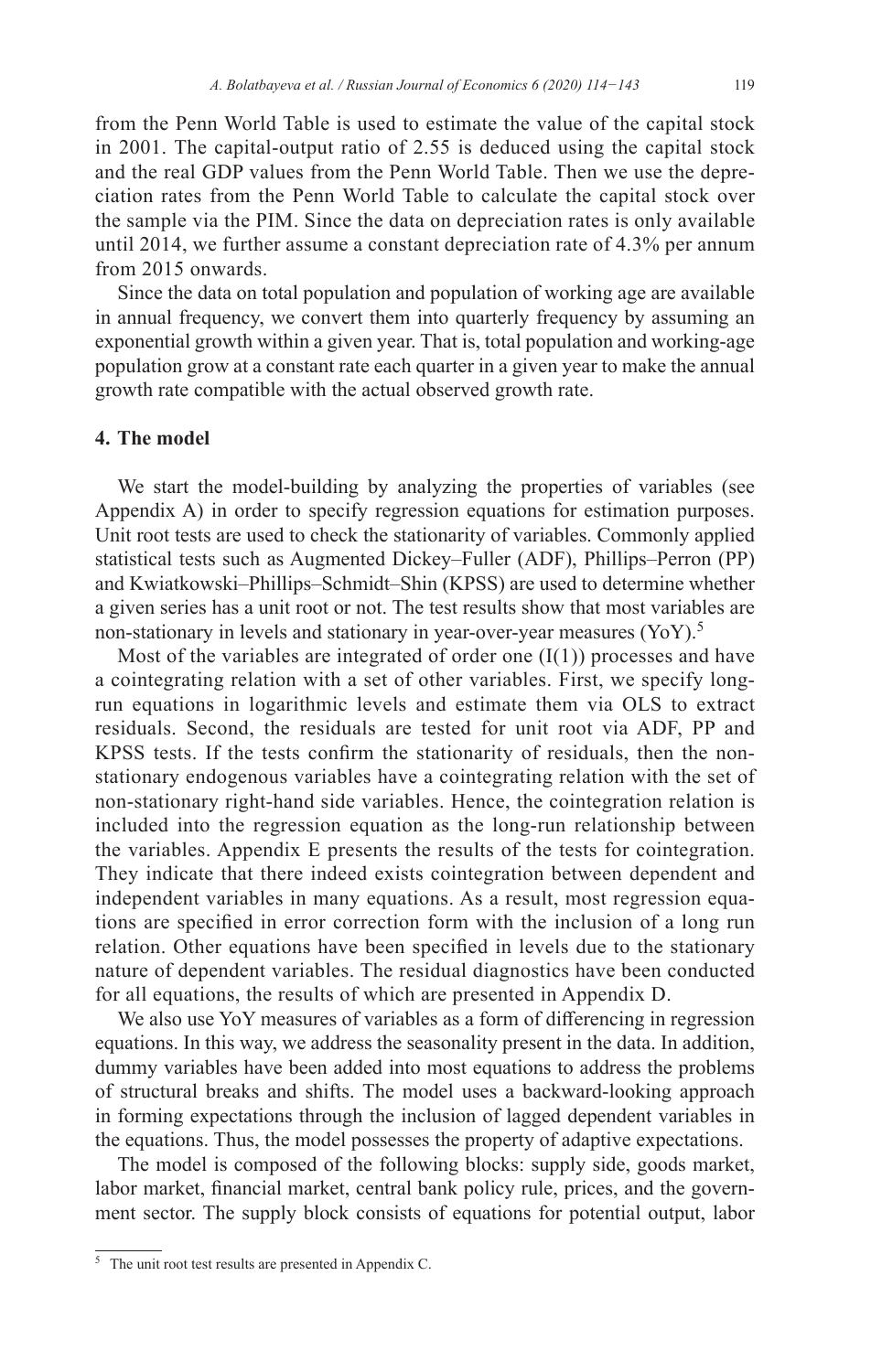supply, long-run total factor productivity (TFP) and natural unemployment rate. Potential output is determined by the Cobb–Douglas production function which is assumed to exhibit constant returns to scale.

$$
Y_t = BA_t K_t^a L_t^{1-a},\tag{5}
$$

where  $A_t$  stands for TFP and  $B$  is any normalizing constant. The shares of capital and labor are fixed at 0.4 and 0.6, respectively. The potential output is calculated using the capital stock, natural level of employment and TFP. We use the nonaccelerating inflation rate of unemployment (NAIRU) and the labor force to calculate the natural employment. Therefore, we find the NAIRU by applying the Hodrick–Prescott (HP) filter to the actual unemployment rate. The Solow residual from the estimated production function is also detrended via the HP filter to extract the trend of TFP. Finally, we specify and estimate regression equations for NAIRU, trend TFP and labor force to endogenize these variables in the model. The labor force depends on its own lag and real wages, and both variables enter the regression with a positive sign. NAIRU and trend TFP equations are specified in ARIMA form. The resulting equations for potential output, labor supply, trend TFP and NAIRU form the supply side of the model.

1) Cobb–Douglas production function equation:

$$
\log(Gdpr_t) = 6.231 + 0.4\log(Capsr_t) + 0.6\log(Emp_t).
$$

2) Potential output equation:

$$
log(Ypott) = 6.231 + 0.4 log(Capsrt) ++ 0.6 log(Lforcet(1 - Hp_nairut)) + log(Hp_tfpt).
$$

3) Labor force equation:

$$
\log\left(\frac{Lforce_t}{Lforce_{t-4}}\right) = -0.002 + 0.602 \log\left(\frac{Lforce_{t-1}}{Lforce_{t-5}}\right) +
$$
  
+ 0.034 \log\left(\frac{Wageavr\_t}{Wageavr\_{t-4}}\right) + 0.014 \, dum1,  
(0.011)

$$
Adj.R^2 = 0.62, F-stat = 37.21, LM(2) = 1.43.
$$

4) NAIRU trend equation:

$$
\Delta^{2}(Hp\_nairu_{t}) = 1.59 \cdot 10^{-7} + 1.854 \Delta^{2}(Hp\_nairu_{t-1}) - (0.000) \qquad (0.034)
$$

$$
- 0.931 \Delta^{2}(Hp\_nairu_{t-2}) + 0.635 SAR(4) + (0.040) \qquad (0.151)
$$

$$
+ 0.669 \epsilon_{t-1},
$$

$$
(0.108)
$$

Adj. $R^2 = 0.99$ , SIC = -22.80.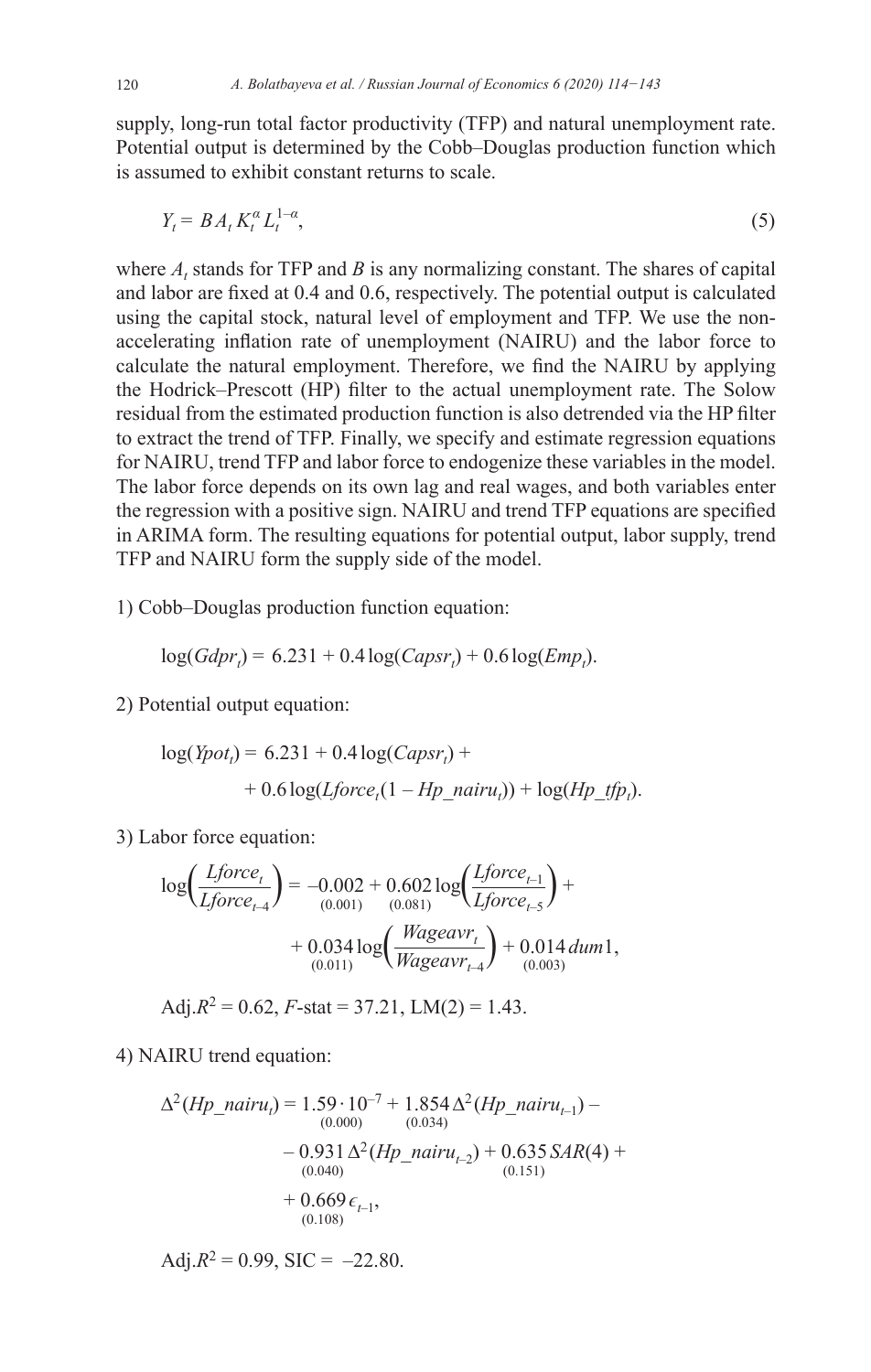5) Trend TFP equation:

$$
\Delta^3(Hp\_tfp_i) = 0.877 + 2.960 \Delta^3(Hp\_tfp_{i-1}) - 2.926 \Delta^3(Hp\_tfp_{i-2}) +
$$
  
\n(0.681) (0.001)  
\n
$$
+ 0.966 \Delta^3(Hp\_tfp_{i-3}) + 0.673 SAR(4),
$$
  
\n(0.111) (0.111)

$$
Adj.R^2 = 0.99, \, \text{SIC} = -16.49.
$$

The demand side of the model consists of five real expenditures components of GDP with each being modeled separately: private consumption, private investment, oil exports, non-oil exports, and imports. Government consumption is treated as an exogenous variable in the model. According to the Keynesian consumption function, household consumption is a function of current disposable income. In addition, the permanent income hypothesis implies that economic agents make their consumption decisions taking into account discounted future wealth (see Friedman, 1957). As a result, we use an error correction term which is the long-run relationship between private consumption and disposable income. In addition, the household interest rate is used as a proxy for the wealth effect via discounting factor. The negative sign of the latter implies that the higher interest rate leads to lower wealth, which in turn results in decline in private consumption. We use the nominal interest rate in the equation due to Fair (2018), who establishes that the nominal interest rate provides a better empirical fit than the real interest rate in determining consumption. The equation is also explained by a lagged consumption variable that represents habit formation. The significant positive sign of the coefficient implies persistence in consumption behavior.

6) Private consumption equation:

$$
\log\left(\frac{Cr_t}{Cr_{t-4}}\right) = 0.728 + 0.506 \log\left(\frac{Cr_{t-1}}{Cr_{t-5}}\right) + 0.186 \log\left(\frac{Incomer_t}{Incomer_{t-4}}\right) - 0.474 Hsr_{t-2} - 0.245 \log(Cr_{t-4}) + 0.157 \log(Incomer_{t-4}) - 0.060
$$
  
\n= 0.061 *dum2*,  
\n= 0.061 *dum2*,  
\n= 0.019

Adj. $R^2 = 0.93$ ,  $F$ -stat = 123.35, LM(2) = 3.75.

Private investment in the model depends on the lagged value of itself, demand for domestic goods and services, and long-term interest rate. The lagged value of the dependent variable represents investment adjustment costs which enter the right-hand side of the equation with a positive sign as well as the demand for domestic goods variable. The positive response of the latter can be explained by the fact that firms tend to add more capacity when the demand for their goods rises. The interest rate has a significant negative impact on investment since firms tend to cut on investment when the opportunity cost of capital rises.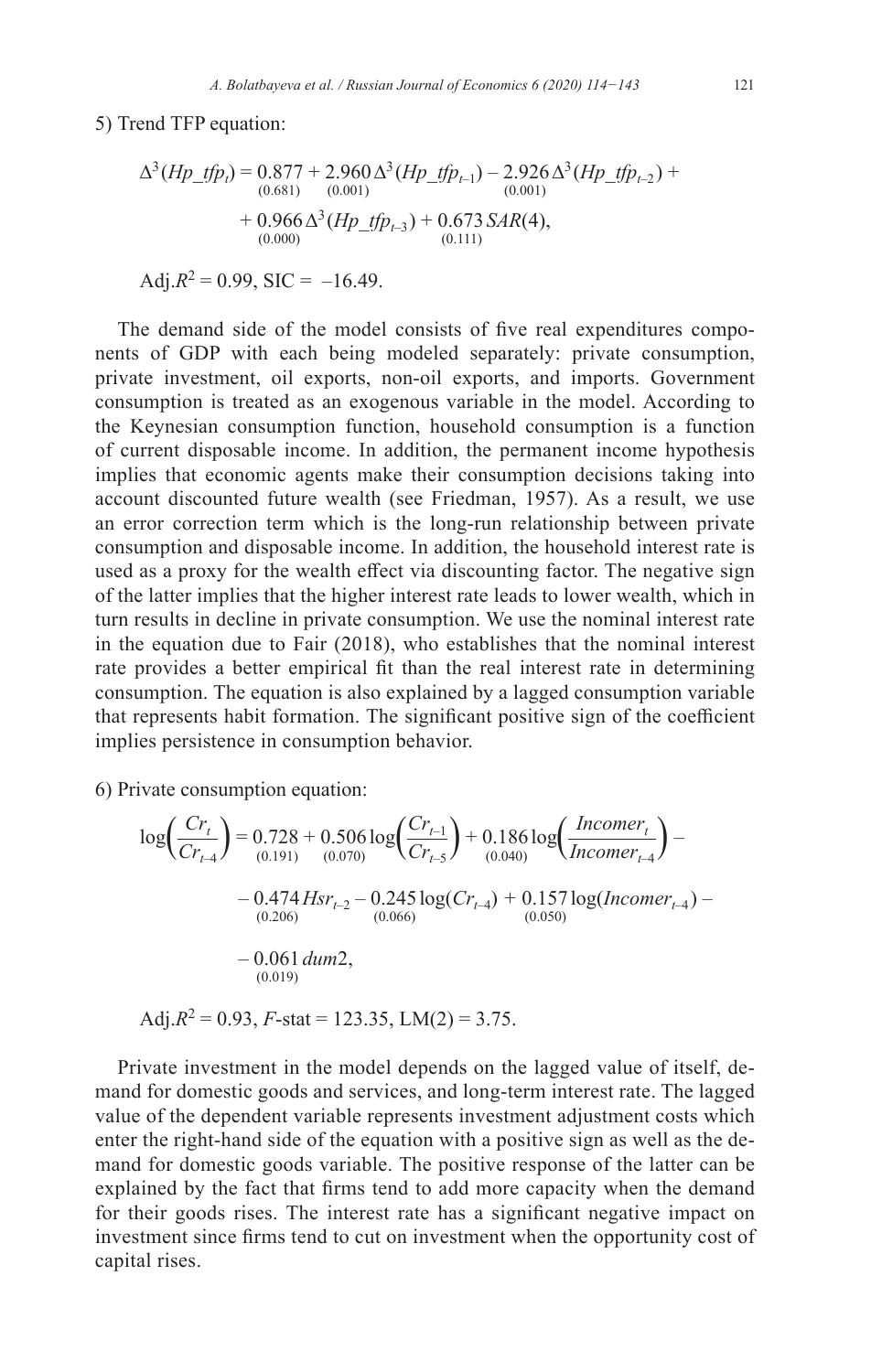7) Investment equation:

$$
\log\left(\frac{Invr_t}{Invr_{t-4}}\right) = -0.005 + 0.237 \log\left(\frac{Invr_{t-1}}{Invr_{t-5}}\right) + 1.082 \log\left(\frac{Denandr_t}{Denandr_{t-4}}\right) - 0.201(Midgovb_{t-4} - Inf_{t-4}) - 0.087 \,dum3,
$$
  
(0.113)  
Adj.R<sup>2</sup> = 0.91, F-stat = 144.88, LM(2) = 1.85.

The link between the country's economy and the rest of the world is established via the equations for oil exports, non-oil exports, and imports. Due to the important role of crude oil exports in determining domestic economic conditions in Russia, we disaggregate it into oil and non-oil exports. Moreover, the disaggregation allows for estimation of the equations for these variables based on different sets of explanatory variables. The oil exports depend on the lagged dependent variable, world trade index and oil price where the world trade index is a proxy for the amount of international trade. All these variables have a positive impact on oil exports as expected.

8) Oil exports equation:

$$
\log\left(\frac{Exoilr_t}{Exoilr_{t-4}}\right) = 1.934 + 0.253 \log\left(\frac{Oilpusd_t}{Oilpusd_{t-4}}\right) +
$$
  
+ 0.319 log $\left(\frac{Wtrade_t}{Wtrade_{t-4}}\right)$  – 0.331 log(Exoilr<sub>t-4</sub>) +  
+ 0.072 log(Oilpusd<sub>t-4</sub>) + 0.262 dum4,  
+ 0.072 log(Oilpusd<sub>t-4</sub>) + 0.262 dum4,  
(0.031) (0.010)  
Adj.R<sup>2</sup> = 0.79, F-stat = 48.27, LM(2) = 0.17.

The non-oil exports equation is determined by the lagged value of itself, the world trade index and the real exchange rate. The latter affects non-oil exports in line with the mainstream view whereas the world trade has a positive influence on the dependent variable as expected. Both explanatory variables have statistically significant coefficients.

9) Non-oil exports equation:

$$
\log\left(\frac{Exotherr_t}{Exotherr_{t-4}}\right) = 0.022 + 0.281 \log\left(\frac{Exotherr_{t-1}}{Exotherr_{t-5}}\right) - 0.146 \log\left(\frac{Reer_{t-1}}{Reer_{t-5}}\right) + 0.219 \log\left(\frac{Wtrade_t}{Wtrade_{t-4}}\right) - 0.151 \, dum5 + 0.108 \, dum6, \tag{0.009}
$$
\n
$$
Adj.R^2 = 0.42, F-stat = 9.59, LM(2) = 7.50.
$$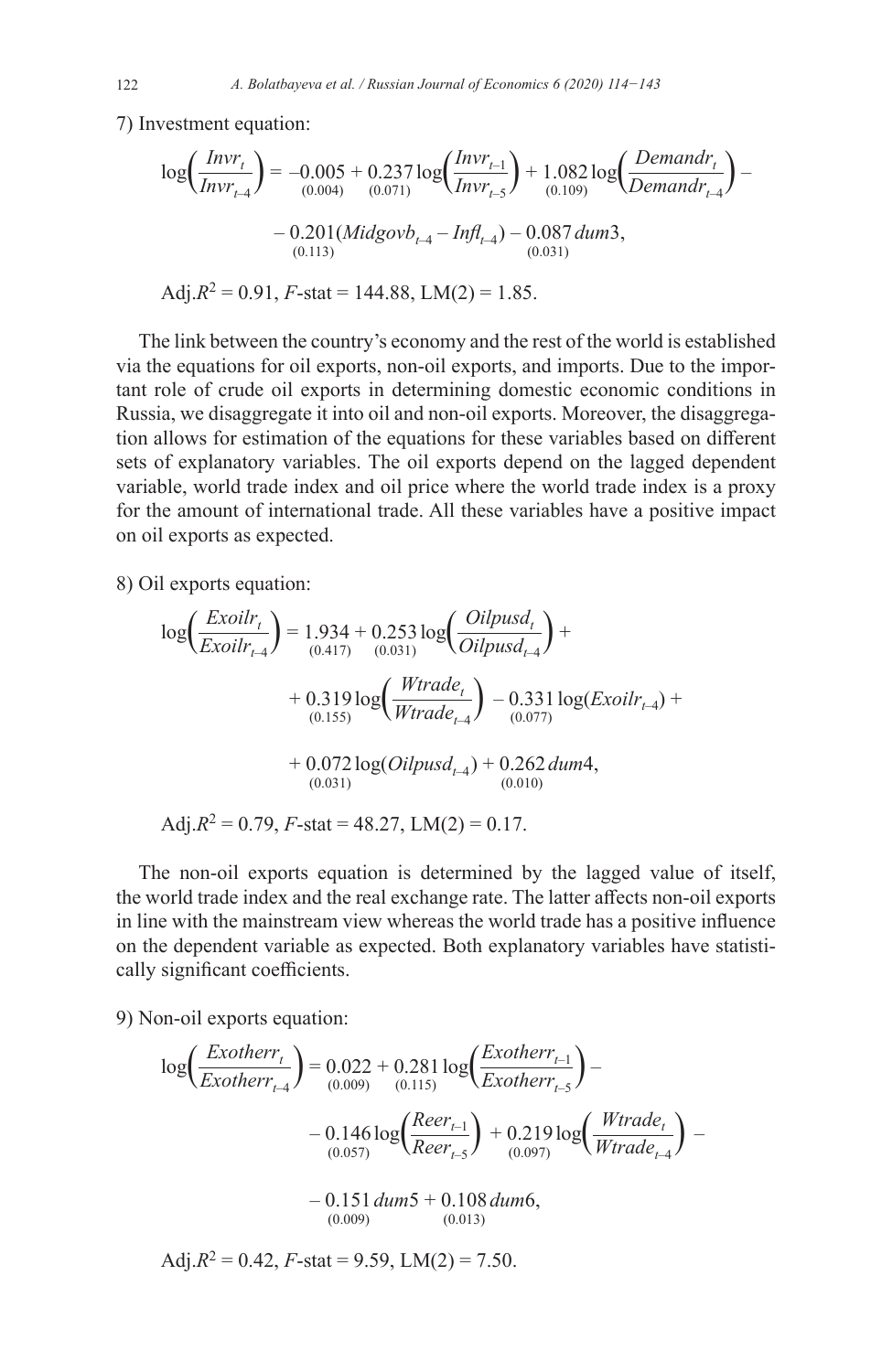Imports of goods and services also form an important part of international linkage of the Russian economy with the rest of the world. The lagged value of imports is added into the imports equation to allow for smooth adjustment. The equation is estimated in error correction form, in which the cointegrating relation exists between imports, domestic output, and real exchange rate. The estimated coefficients of domestic output and real exchange rate are positive and statistically significant in line with economic theory.

10) Imports equation:

$$
\log\left(\frac{Impr_t}{Impr_{t-4}}\right) = -5.849 + 0.285 \log\left(\frac{Impr_{t-1}}{Impr_{t-5}}\right) + 2.144 \log\left(\frac{Gdpr_t}{Gdpr_{t-4}}\right) +
$$
  
+ 0.441 \log\left(\frac{Reer\_{t-1}}{Reer\_{t-5}}\right) - 0.455 \log(Impr\_{t-4}) +  
+ 0.802(Gdpr\_{t-4}) + 0.418 \log(Reer\_{t-4}),  
 (0.119) (0.073)  
Adj.R<sup>2</sup> = 0.95, F-stat = 194.64, LM(2) = 0.25.

The labor market of the economy is based on a theoretical framework of the bargaining model, in which firms and unions negotiate over wages and employment. Thus, we estimate equations for average nominal wage and labor demand. The average nominal wage is influenced by the lagged value of itself, labor productivity, unemployment rate and inflation rate. The positive and significant coefficient of the lagged dependent variable implies the existence of persistence. Unemployment rate has a negative impact on average nominal wage, whereas the labor productivity affects it positively. The cointegrating relation has been imposed in the estimated equation between the average nominal wage and price level, the restriction being one to one movement of the nominal wage with the price level in the long run.

11) Nominal wage equation:

$$
log\left(\frac{Wageav_t}{Wageav_{t-4}}\right) = 0.033 - 0.706 log\left(\frac{Wageav_{t-1}}{Wageav_{t-5}}\right) + 0.255 log\left(\frac{Prod_t}{Prod_{t-4}}\right) - 0.735 (Unemprate_t - Unemprate_{t-4}) - 0.039 ECM_{t-4} - 0.046 dum7 - 0.049 dum8, \frac{(0.012)}{(0.012)} \qquad (0.012)
$$
\n
$$
ECM_t = log(Wageav_t) - 5.190 - log(Cpi_t), \qquad (0.017)
$$
\n
$$
AGj.R^2 = 0.95, F-stat = 225.20, LM(2) = 0.12.
$$

The other part of the labor market, the employment equation, is estimated in the form of Tobit regression. We define the dependent variable as the ratio of employment to labor force. Hence, the MLE technique is exploited to estimate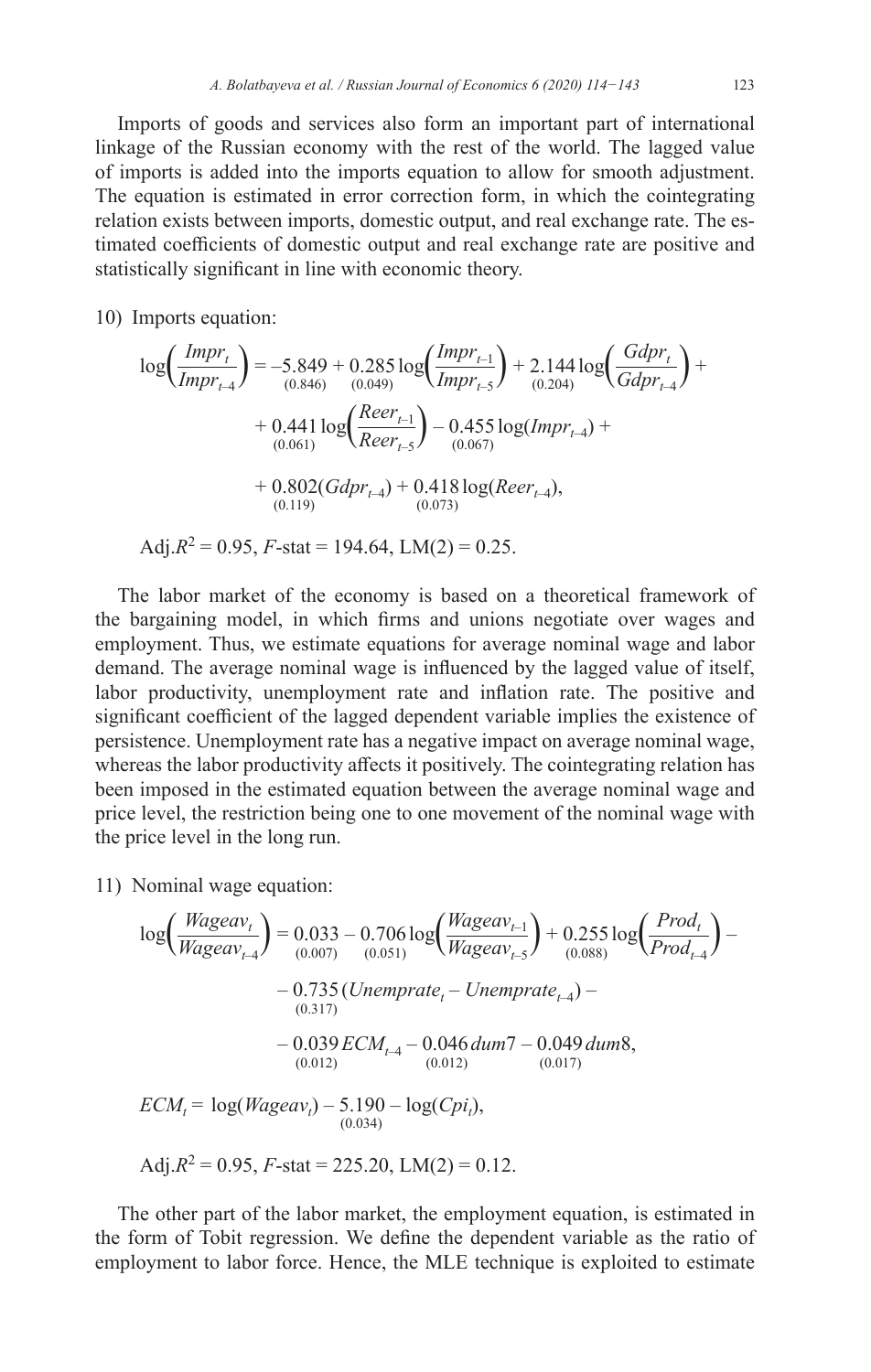124 *A. Bolatbayeva et al. / Russian Journal of Economics 6 (2020) 114−143*

the regression model with the censored dependent variable with censoring being at 0 and 0.99. The dependent variable is determined by the lagged value of itself, growth in production and real wage. All coefficients have expected signs and are statistically significant.

12) Employment equation:

$$
\log\left(\frac{Emp_t}{Lforce_{t-4}}\right) = -0.052 + 1.055 \log\left(\frac{Emp_{t-4}}{Lforce_{t-4}}\right) + 0.168 \log\left(\frac{Gdpr_t}{Gdpr_{t-4}}\right) - 0.046 \log\left(\frac{Wageav_{t-3}}{Wageav_{t-7}}\right) + 0.013 \,dum9 - 0.014 \,dum10,
$$
  
\nSIC = -7.52.

Aggregate price levels are also included into the model by specifying and estimating regression equations for them. The annual rate of inflation has been modeled as depending on lagged inflation, output growth and nominal exchange rate. We assume adaptive expectations in the model which explains the reason the lagged inflation appears on the right-hand side of the equation. The nominal exchange rate is included as a regressor since imported goods are a substantial part of the consumer basket in Russia. The GDP deflator equation is defined in terms of lagged dependent variable, local CPI and consumer price level in the US. The price level in the US affects the GDP deflator in Russia due to the managed floating exchange rate regime against US dollar that prevailed in Russia until 2014. We also construct equations for other price deflators, including private consumption deflator, government consumption deflator, exports and imports deflators.

13) CPI equation:

$$
\log\left(\frac{Cpi_{t}}{Cpi_{t-4}}\right) = 0.003 + 0.853 \log\left(\frac{Cpi_{t-1}}{Cpi_{t-5}}\right) + 0.045 \log\left(\frac{Rubusd_{t}}{Rubusd_{t-4}}\right) + 0.186 \log\left(\frac{Gdp_{t-1}}{Gdp_{t-5}}\right) + 0.036 \, dum11, + 0.186 \log\left(\frac{Gdp_{t-1}}{Gdp_{t-5}}\right) + 0.036 \, dum11,
$$

Adj. $R^2 = 0.92$ ,  $F$ -stat = 194.97, LM(2) = 10.21.

14) GDP deflator equation:

$$
\log\left(\frac{Gdpdef_{t}}{Gdpdef_{t-4}}\right) = -0.086 + 0.466 \log\left(\frac{Gdpdef_{t-1}}{Gdpdef_{t-5}}\right) +
$$
  
+ 0.302 log $\left(\frac{Cpi_{t}}{Cpi_{t-4}}\right)$  + 1.697 log $\left(\frac{Uscpi_{t}}{Uscpi_{t-4}}\right)$  -  
- 0.120 log $(Gdpdef_{t-4})$  + 0.138 log $(Cpi_{t-4})$  + 0.066 *du*m12,  
(0.046) (0.061) (0.061)

Adj. $R^2 = 0.86$ ,  $F$ -stat = 67.30, LM(2) = 4.30.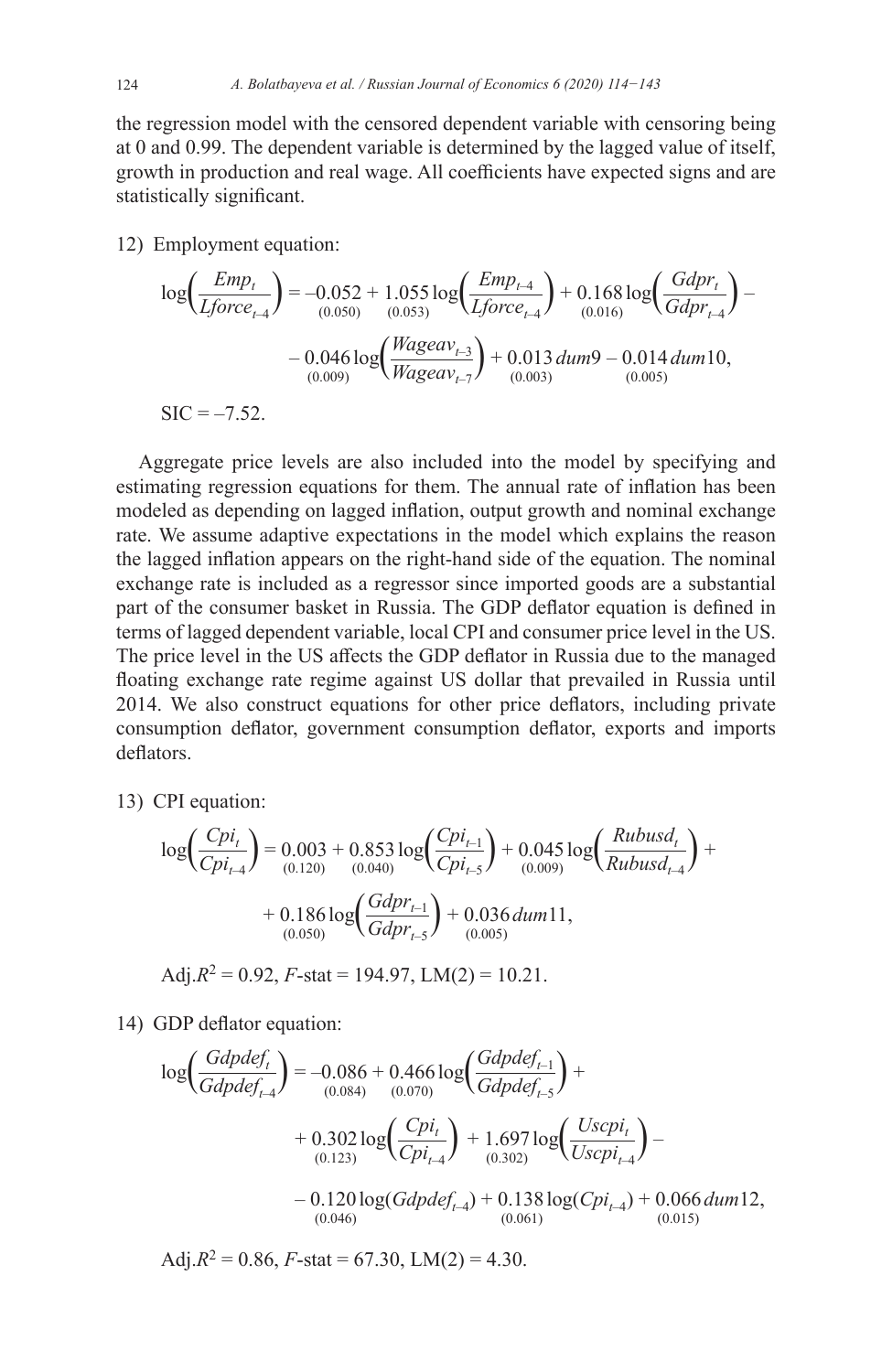15) Private consumption deflator equation:

$$
\log\left(\frac{Cdef_t}{Cdef_{t-4}}\right) = 0.056 + 0.348 \log\left(\frac{Cdef_{t-1}}{Cdef_{t-5}}\right) + 0.308 \log\left(\frac{Gdpdef_t}{Gdpdef_{t-4}}\right) + 0.438 \log\left(\frac{Cpi_{t-1}}{Cpi_{t-5}}\right) - 0.137 \log(Cdef_{t-4}) + 0.438 \log\left(\frac{Cpi_{t-1}}{Cpi_{t-5}}\right) - 0.137 \log(Cdef_{t-4}) + 0.123 \log(Gdpdef_{t-4}),
$$
\n(0.053)

Adj. $R^2 = 0.81$ ,  $F$ -stat = 57.09, LM(2) = 6.51.

16) Government consumption deflator equation:

$$
\log\left(\frac{Gdef_t}{Gdef_{t-4}}\right) = -0.041 + 0.646 \log\left(\frac{Gdef_{t-1}}{Gdef_{t-5}}\right) + 0.295 \log\left(\frac{Gdpdef_t}{Gdpdef_{t-4}}\right) - 0.111 \log(Gdef_{t-4}) + 0.120 \left(Gdpdef_{t-4}\right) + 0.043 \, dum13, \tag{0.039}
$$

Adj. $R^2 = 0.95$ ,  $F$ -stat = 227.30, LM(2) = 0.14.

17) Export deflator equation:

$$
\log\left(\frac{Expdef_t}{Expdef_{t-4}}\right) = 0.330 + 0.299 \log\left(\frac{Expdef_{t-1}}{Expdef_{t-5}}\right) + \\ + 1.217 \log\left(\frac{Gdpdef_t}{Gdpdef_{t-4}}\right) - 0.531 \log(Expdef_{t-4}) + \\ + 0.453 \log(Gdpdef_{t-4}), \\ + 0.453 \log(Gdpdef_{t-4}),
$$

Adj. $R^2 = 0.81$ ,  $F$ -stat = 71.52, LM(2) = 2.70.

18) Import deflator equation:

$$
\log\left(\frac{Impdef_1}{Impdef_{t-4}}\right) = 0.030 + 0.129 \log\left(\frac{Impdef_{t-1}}{Impdef_{t-5}}\right) + 0.602 \log\left(\frac{Rubusd_t}{Rubusd_{t-4}}\right),
$$
  
Adj. $R^2 = 0.86$ , *F*-stat = 205.48, LM(2) = 4.45.

Financial markets of the model consist of equations for real exchange rate, medium-term government bond yield and household saving rate. On the foreign exchange market, the real effective exchange rate (REER) is explained by changes in the domestic price level (inflation rate), nominal exchange rates and policy interest rate differential. In this case, a rise of the real exchange rate means a real appreciation of the domestic currency. Since the REER index is determined as the weighted average of bilateral exchange rates of Russian ruble against other major currencies, we include nominal exchange rates of euro and US dollar against the ruble as explanatory variables on the right-hand side. The equation for the medium-term government bond yield represents the bonds market. The equation is specified in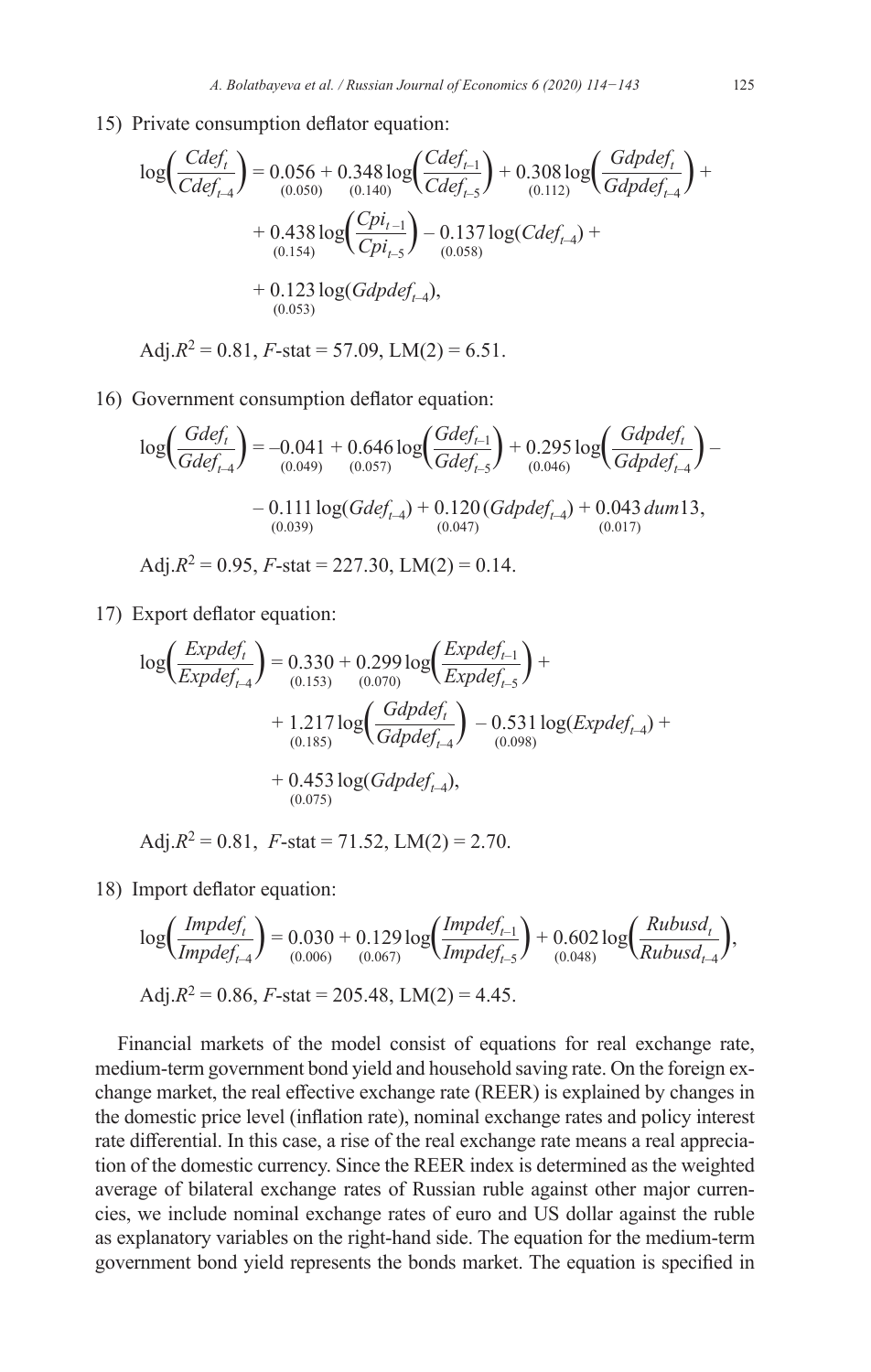126 *A. Bolatbayeva et al. / Russian Journal of Economics 6 (2020) 114−143*

levels due to the stationary nature of the dependent variable. The medium-term government bond yield depends on its own lagged value and the central bank policy rate. Similarly, the household saving rate equation is determined in levels and consists of the lagged dependent variable and the central bank policy rate.

19) Real exchange rate equation:

$$
\log\left(\frac{Reer_t}{Reer_{t-4}}\right) = -0.020 + 0.713 \log\left(\frac{Cpi_t}{Cpi_{t-4}}\right) - 0.216 \log\left(\frac{Rubusd_t}{Rubusd_{t-4}}\right) - 0.659 \log\left(\frac{Rubur_t}{Rubusd_{t-4}}\right) + 0.228 \log(Cbpr_t - Fedr_t) - 0.105 \, dum14, \tag{0.016}
$$

Adj. $R^2 = 0.94$ ,  $F$ -stat = 190.57, LM(2) = 8.60.

20) Medium-term government bond yield equation:

$$
Midgovb_t = 0.011 + 0.746 Midgovb_{t-1} + 0.1 Cbpr_t,
$$
  
(0.006) (0.072)  
Adj.R<sup>2</sup> = 0.64, *F*-stat = 117.14, LM(2) = 7.66.

21) Household saving rate equation:

$$
Hsr_t = 0.012 + 0.718 Hsr_{t-1} + 0.092 Cbr_t + 0.033 dum15,(0.003) (0.069) (0.041) (0.009)Adj.R2 = 0.90, F-stat = 203.89, LM(2) = 1.90.
$$

The central bank policy rate equation has been included in the model as a relevant monetary policy instrument. The Bank of Russia has been conducting monetary policy under the inflation targeting regime since the end of 2014. The inflation rate enters the equation as its deviation from the target level, which is currently set at 4%. Data on inflation targets for the period 2001–2013 was taken from "Guidelines for the Single State Monetary Policy" annually published by the Bank of Russia. Since the equation is constructed in the spirit of Taylor rule, we also include output gap on the right-hand side. Due to the export dependent nature of the economy, the real effective exchange rate has been added on the right-hand side as an important indicator in determining the conduct of monetary policy.

22) Central bank policy rate equation:

$$
Cbr_t = 0.004 + 0.936 Cbr_{t-1} + 0.149 \left( \log \left( \frac{Cpi_t}{Cpi_{t-1}} \right) - \frac{Inft_t}{4} \right) +
$$
  
+ 0.051 Ygap\_t - 0.109 log  $\left( \frac{Reer_t}{Reer_{t-1}} \right)$  - 0.032 dum16,  
(0.017)  

$$
R^2 = 0.97, F-stat = 382.64, LM(2) = 0.43.
$$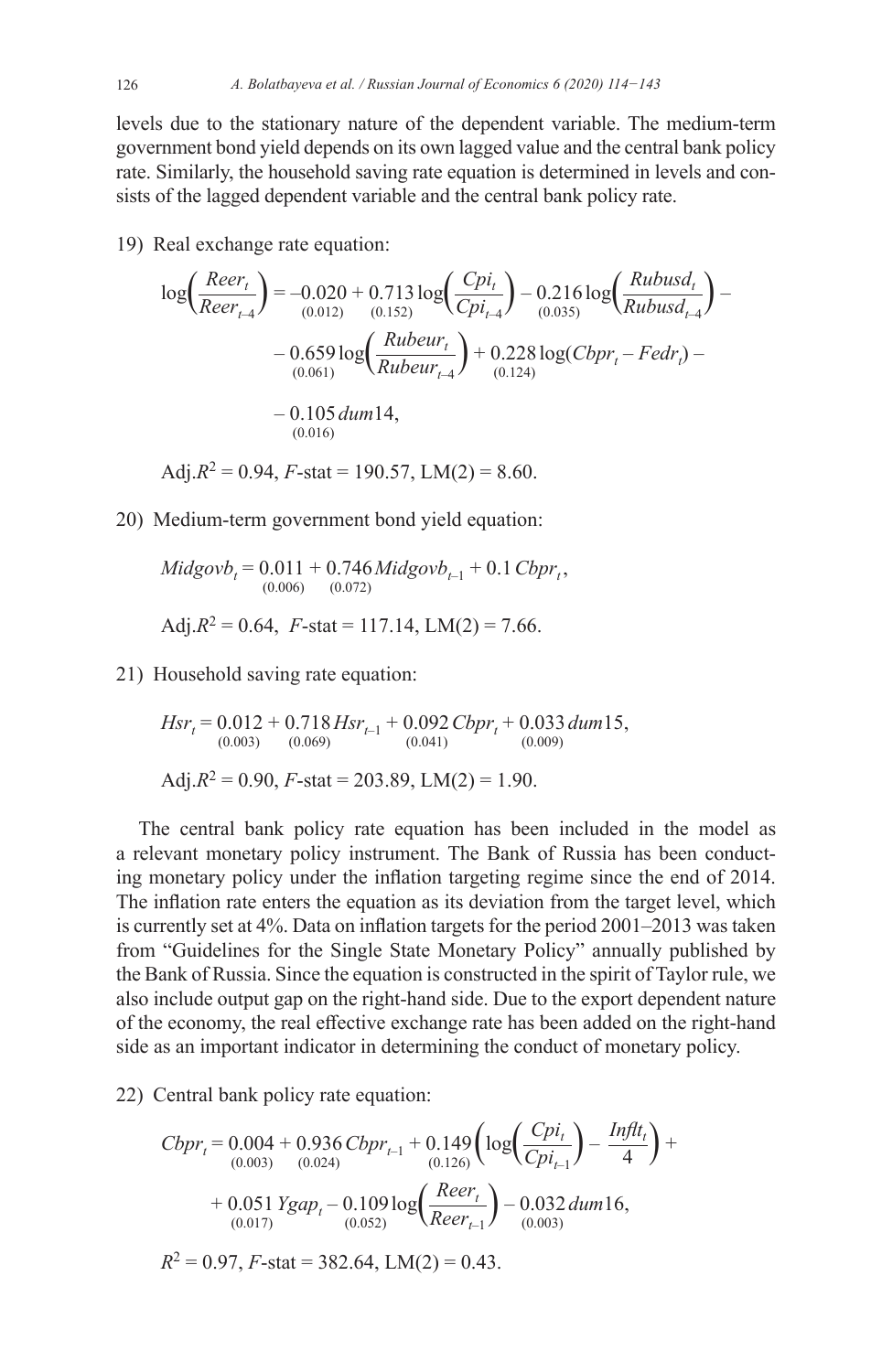The model also contains regression equations for relevant government revenue components such as personal income taxes, corporate income taxes, VAT, excises, and other taxes. All equations on the government side of the model are estimated in error correction form. The personal income tax equation is estimated as depending on the lagged value of itself and nominal wages paid to employees. Revenues from corporate income taxes are explained by the nominal GDP multiplied by the corporate income tax rate. Value added tax revenues are associated with total consumption expenditures multiplied by the VAT rate. Excise tax revenues are determined by the lagged dependent variable in the short run and the cointegrating relation with private consumption of households in the long run. Finally, other tax revenues are determined by the nominal GDP in the economy.

23) Personal income taxes equation:

$$
log\left(\frac{Intaxpers_t}{Intaxpers_{t-4}}\right) = -1.030 + 0.337 log\left(\frac{Intaxpers_{t-1}}{Intaxpers_{t-5}}\right) + 0.985 log\left(\frac{Emp_t \cdot Wageav_t}{Emp_{t-4} \cdot Wageav_{t-4}}\right) - 0.072 log(Intaxpers_{t-4}) + 0.093 log(3 \cdot Emp_{t-4} \cdot Wageav_{t-4}),
$$

$$
Adj.R^2 = 0.93, F-stat = 225.43, LM(2) = 0.57.
$$

24) Corporate income taxes equation:

$$
\log \left( \frac{Intaxcorp_t}{Intaxcorp_{t-4}} \right) = -0.440 + 1.616 \log \left( \frac{Gdpn_t \cdot Corprate_t}{Gdpn_{t-4} \cdot Corprate_{t-4}} \right) - 0.491 \log (Intaxcorp_{t-4}) + 0.434 \log (Gdpn_{t-4} \cdot Corprate_{t-4}),
$$
\n
$$
+ 0.434 \log (Gdpn_{t-4} \cdot Corprate_{t-4}),
$$

$$
Adj.R^2 = 0.68, F-stat = 47.63, LM(2) = 3.96.
$$

25) VAT equation:

$$
log\left(\frac{Vat_t}{Vat_{t-4}}\right) = 0.044 + 0.400 log\left(\frac{Vat_{t-1}}{Vat_{t-5}}\right) + 0.820 log\left(\frac{Vat_{t} \cdot Tcn_t}{Vatrate_{t-4} \cdot Tcn_{t-4}}\right) - 0.780 log(Vat_{t-4}) + 0.680 log(Vatrate_{t-4} \cdot Tcn_{t-4}) - 0.780 log(Vat_{t-4}) + 0.680 log(Vatrate_{t-4} \cdot Tcn_{t-4}) - 0.379 dum17,- 0.379 dum17,
$$

Adj. $R^2 = 0.63$ ,  $F$ -stat = 21.85, LM(2) = 7.52.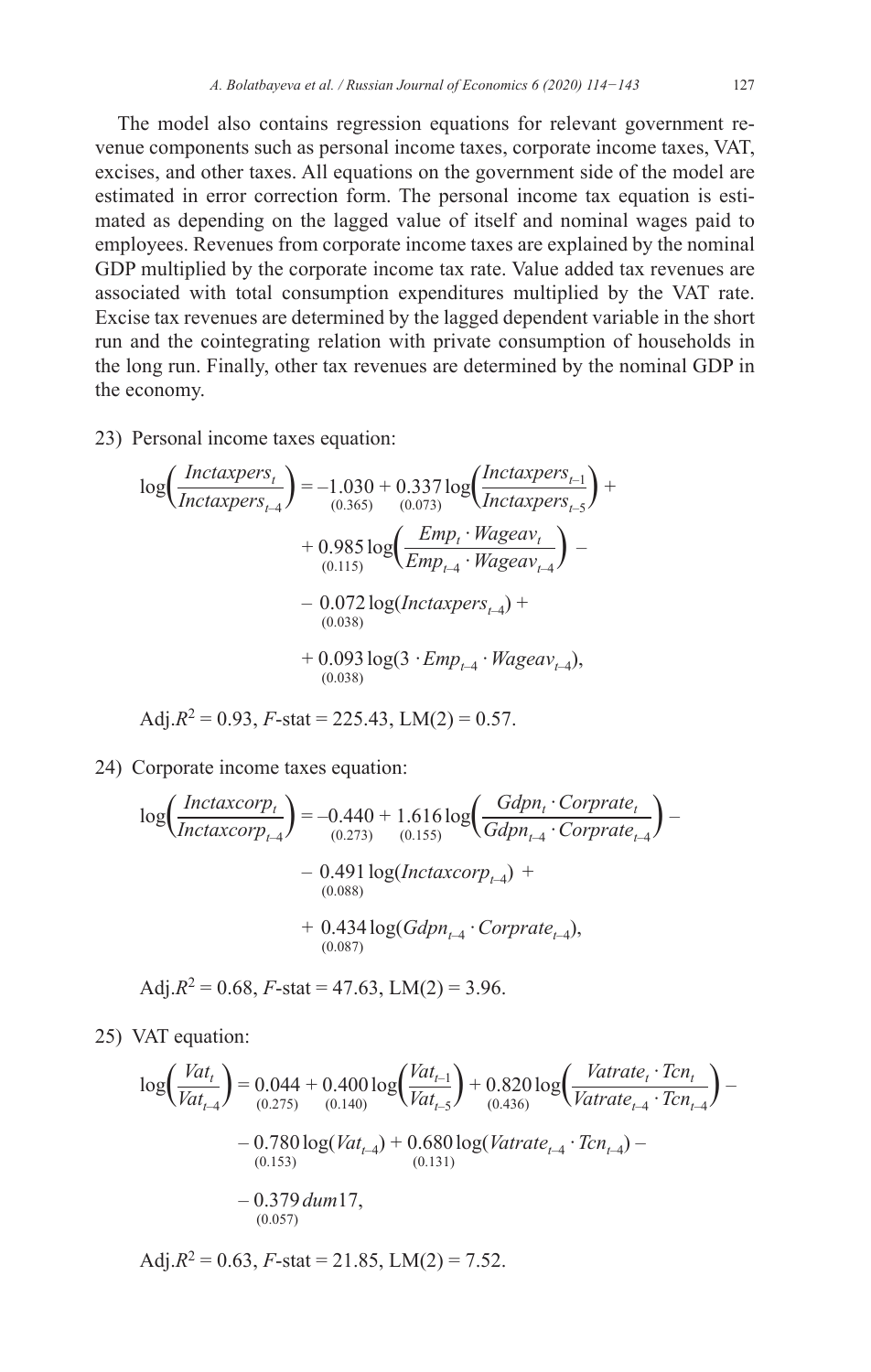26) Excise tax equation:

$$
\log\left(\frac{Excises_t}{Excises_{t-4}}\right) = -0.327 + 0.606 \log\left(\frac{Excises_{t-1}}{Excises_{t-5}}\right) - 0.142 \log\left(\frac{Excises_{t-4}}{Excises_{t-4}}\right) + 0.124 \log\left(\frac{Cn_{t-4}}{0.052}\right) - 0.142 \log\left(\frac{Excises_{t-4}}{0.045}\right) + 0.124 \log\left(\frac{Cn_{t-4}}{0.045}\right) - 0.481 \frac{dum18 + 0.460 \frac{dum19 - 0.337 \frac{dum20}{0.129}}{0.130}}
$$

Adj. $R^2 = 0.66$ ,  $F$ -stat = 20.76, LM(2) = 4.71.

27) Other tax equation:

$$
\log\left(\frac{Othertax_{t}}{Othertax_{t-4}}\right) = -1.922 + 0.484 \log\left(\frac{Othertax_{t-1}}{Othertax_{t-5}}\right) +
$$
  
+ 0.520 log $\left(\frac{Gdpn_{t}}{Gdpn_{t-4}}\right) - 0.552 \log(Othertax_{t-4}) +$   
+ 0.631 log $(Gdpn_{t-4}) - 0.501$  dum21,  
(0.112) (0.113)

Adj. $R^2 = 0.66$ ,  $F$ -stat = 25.08, LM(2) = 1.15.

We have estimated all the relevant equations, and then identities are introduced to complete the model. The identities of the model are given in Appendix B.

### **5. Simulation**

Once the model specification has been completed, the model is solved for expost and ex-ante simulation. Stochastic simulation is used to provide a measure of uncertainty in the results. In comparison with a deterministic solution where error terms are set to their expected value, which is zero, stochastic simulation requires the error terms to be drawn randomly from the estimated residuals (see Fair, 2018). Drawing errors in this way is known as bootstrapping. Thus, the model simulation was run 1,000 times to obtain confidence intervals for all endogenous variables over the simulation horizon.

The ability of the model to repeat the dynamics of actual endogenous variables is assessed based on ex-post simulation for the period 2004–2019. Fig. F1 to Fig. F6 in Appendix F show the median values of the ex-post simulation for the following macroeconomic variables: real GDP growth, potential output growth, inflation rate, unemployment rate, real wage growth and real exchange rate. Solid lines show actual observations and dashed lines represent median values of baseline stochastic simulations. The simulation exercise reveals reasonable accuracy of the model in tracking the actual dynamics of the relevant endogenous variables.

The ex-post simulation of the model is evaluated by forecast evaluation measures. In particular, we compare ex-post forecasts obtained by the structural macroeconometric model with ex-post forecasts generated by the VAR(2) model. We resort to commonly used forecast evaluation measures such as mean absolute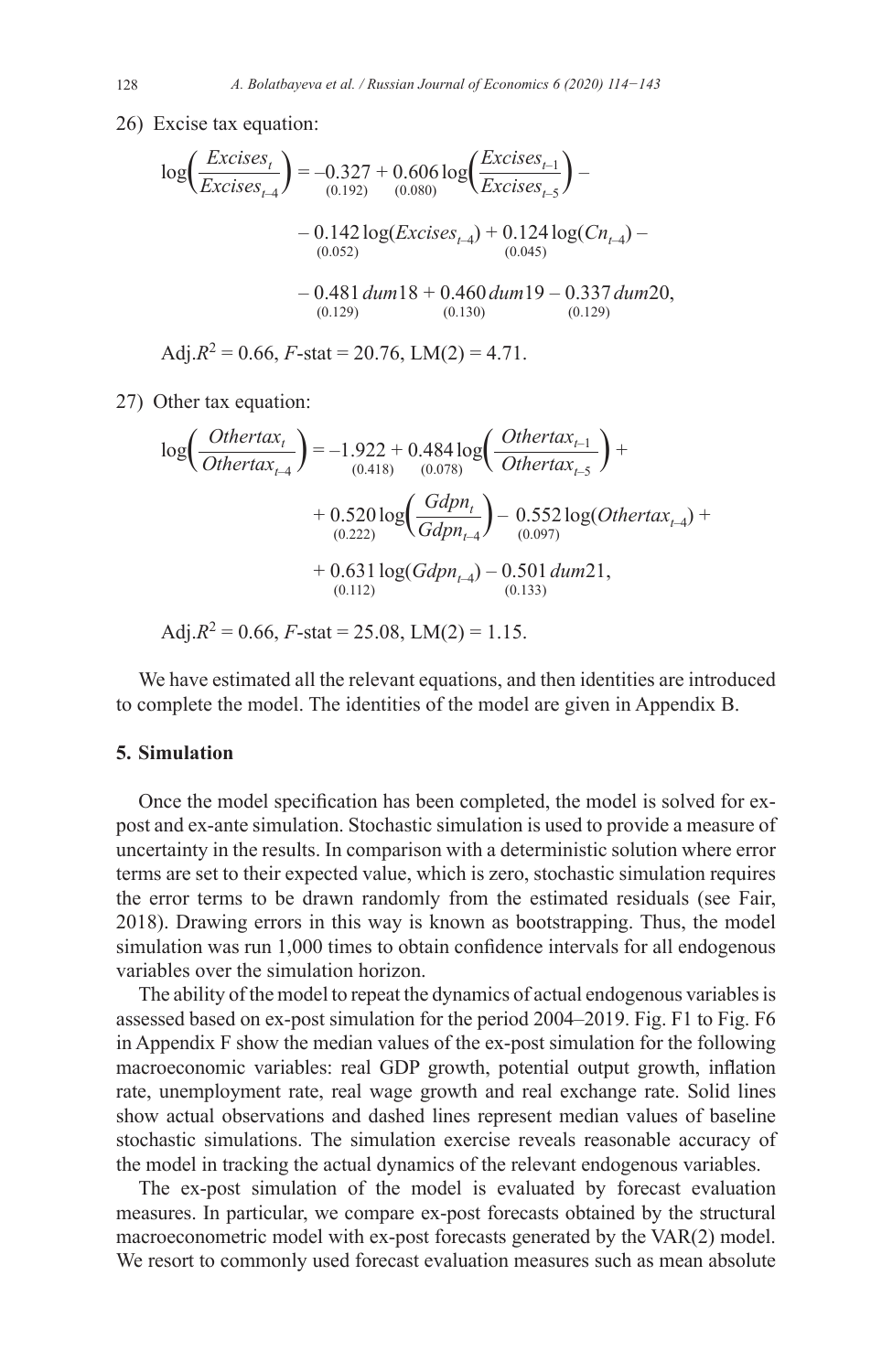| таріе т |                               |  |
|---------|-------------------------------|--|
|         | Forecast evaluation measures. |  |

**Table 1**

|             | Variable          | Macroeconometric<br>model | VAR(2) model |
|-------------|-------------------|---------------------------|--------------|
| <b>MAPE</b> | Real GDP growth   | 52.949                    | 137.339      |
|             | Unemployment rate | 5.596                     | 34.699       |
|             | Inflation rate    | 28.591                    | 59.754       |
| Theil's U2  | Real GDP growth   | 0.155                     | 0.821        |
|             | Unemployment rate | 0.684                     | 0.428        |
|             | Inflation rate    | 0.598                     | 1.338        |
| <b>RMSE</b> | Real GDP growth   | 0.013                     | 0.014        |
|             | Unemployment rate | 0.003                     | 0.021        |
|             | Inflation rate    | 0.020                     | 0.034        |
| <b>MAE</b>  | Real GDP growth   | 0.010                     | 0.012        |
|             | Unemployment rate | 0.003                     | 0.015        |
|             | Inflation rate    | 0.016                     | 0.030        |

*Note:* Bold shows smaller values which indicate a better fit. *Source:* Authors' calculations.

percentage error (MAPE), Theil's inequality coefficient U2, root mean squared error (RMSE) and mean absolute error (MAE) to compare the performance of the two models. Table 1 presents the forecast evaluation measures for some chosen macroeconomic variables. The results indicate that the structural macroeconometric model gives a better fit for GDP growth, inflation rate and unemployment rate.

#### **6. Shock analysis**

An additional advantage of the present model is its ability to evaluate the impact of various shocks on the economy. In this section, we present the results of two additional simulation exercises which are carried out to analyze the responses of main economic indicators to various shocks. First, the impact of an increase in the VAT rate is investigated. Second, the effect of a contraction in the world trade by 5% is considered. The influences of these shocks on GDP growth and inflation rate of the Russian economy are presented in Appendix F Figs. F7–F10. Notably, the figures show the difference between the endogenous variables under the baseline and alternative scenarios.

In 2018, the Russian government introduced amendments to the tax code with the key change being an increase in the VAT rate from 18% to 20%. Therefore, we find it reasonable to analyze the effect of the fiscal policy on important macroeconomic indicators. The increase in the VAT rate translates into the slowdown in real disposable income, which in turn affects private consumption of households in a negative manner. Hence, the GDP growth of the Russian economy falls under the alternative scenario. The maximum deviation from the baseline scenario is 0.11 percentage points. According to the model simulation under the alternative scenario, the impact of the VAT rate shock on inflation seems to be insignificant, even though the effect persists for five years as shown in Appendix F Fig. F8. Based on these results, the model indicates that the VAT rate increase in January 2019 will not create a significant upward inflation pressure in the economy.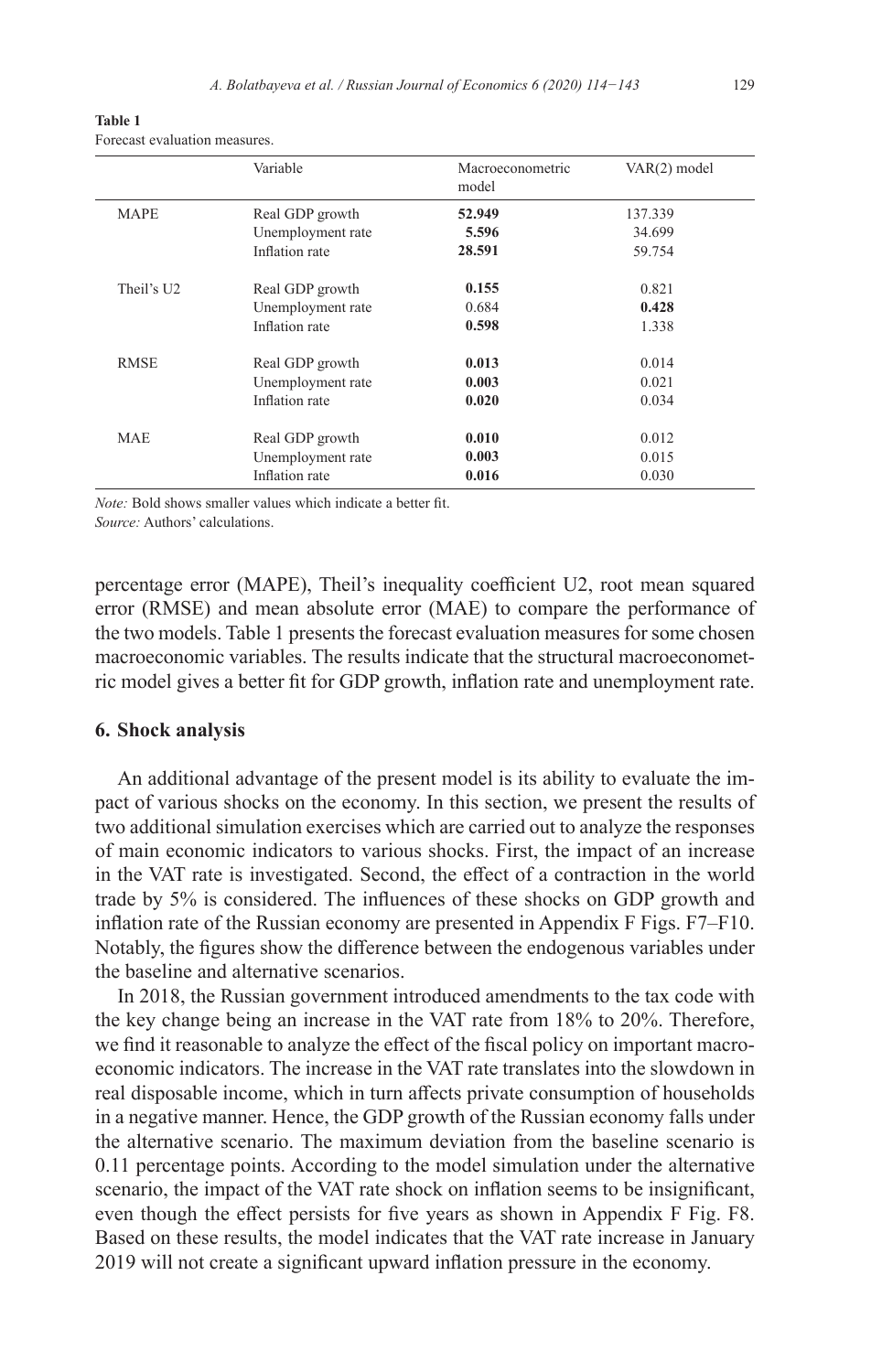The world trade shock produces an intense and persistent effect on economic growth since the Russian economy is heavily dependent on commodity exports. Real GDP quickly returns to its baseline level (see Appendix F Fig. F9). The most significant deviation from the baseline was found in oil exports (see Appendix F Fig. F11). The variable falls by 1.6 percentage points in the year when the shock arises followed by an immediate increase in the next year. In comparison, non-oil exports show a lower deviation from the baseline and the effect of the shock disappears rapidly as illustrated in Appendix F Fig. F12. The response of inflation to the shock appears to be more persistent, but the maximum deviation from the baseline is only 0.15 percentage points.

### **7. Ex-ante forecasts and scenarios**

Since the model performance is reasonably good in ex-post simulation we use it for ex-ante forecasting in this section. Assumptions on the future paths of exogenous variables are made within the model, including the assumptions on oil prices, nominal exchange rates, foreign price levels, US federal funds rate, population growth and world trade.

Table 2 presents ex-ante forecasts for key macroeconomic variables, including real GDP growth, potential output growth, inflation rate, and unemployment rate. The results are the median values obtained from stochastic simulation. The forecast horizon covers the period from 2020 to 2023 under the scenario of oil prices remaining at 30 dollars per barrel from the second quarter of 2020.

According to ex-ante simulation results, the real GDP is expected to decline by 0.5% in 2020. The Russian economy will likely face the negative growth due to the contraction in world trade and declining oil prices caused by the pandemic of coronavirus. We assume that the world trade contracts by 11% in 2020 and recovers with an increase of 8.4% in 2021 based on the *World economic outlook* projections prepared by the International Monetary Fund (IMF, 2020). The inflation rate is forecast to remain below its target level in 2020, while the unemployment rate is anticipated to rise to 5%. The economic situation is expected to improve in the following periods. The real GDP growth reaches 2.9% in 2021 and stays positive until the end of the forecast horizon. The potential output growth and the unemployment rate are forecast to slow down by 2023, while the inflation rate is rising.

Fig. F13 to Fig. F16 in Appendix F present fan charts for ex-ante forecasts of real GDP growth, potential output growth, inflation rate and unemployment rate under the scenario of oil price 30 dollars per barrel. The fan charts illustrate a range of possible outcomes with corresponding confidence bands.

| <b>Table 2</b>                                                               |  |
|------------------------------------------------------------------------------|--|
| Ex-ante forecasts under the scenario of oil price 30 dollars per barrel (%). |  |
|                                                                              |  |

|      | Real<br>GDP growth | Potential<br>output growth | Inflation rate | Unemployment<br>rate |
|------|--------------------|----------------------------|----------------|----------------------|
| 2020 | $-0.5$             | 2.0                        | 3.2            | 5.0                  |
| 2021 | 2.9                | 1.9                        | 4.5            | 4.8                  |
| 2022 | 2.1                | 1.6                        | 5.0            | 4.7                  |
| 2023 | .6                 | 1.2                        | 4.9            | 4.5                  |

*Source:* Authors' calculations.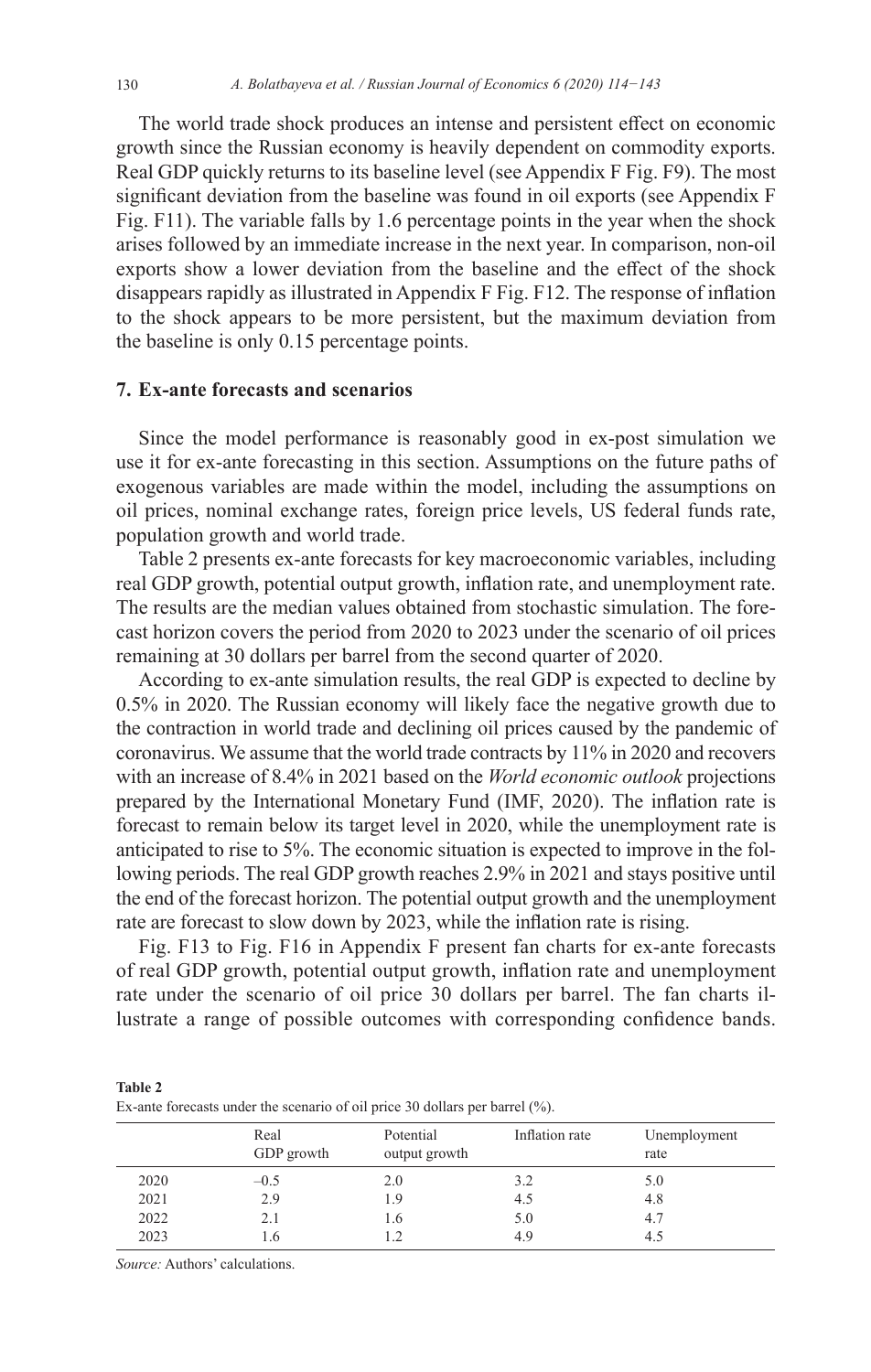The grey bands reflect uncertainty over the evolution of the above-mentioned

variables in the future. The lightest band reflects the 95% confidence interval, while the darkest band—60%. The median forecast is shown by the solid line for the forecast horizon.

### **8. Conclusion**

The paper builds the structural macroeconometric model for the Russian economy. The model is composed of the following blocks: supply side, goods market, labor market, financial market, central bank policy rule, prices, and the government sector. The majority of the equations are estimated in errorcorrection form based on quarterly data spanning from 2001 to 2019. Thus, the equations capture the short run dynamics and long-run relationships between the variables. Stochastic simulation is used for both ex-post and ex-ante simulation. The method provides a measure of uncertainty in the results by drawing the error terms randomly from estimated residuals.

The performance of the model in ex-post simulation for 2004–2019 reveals good accuracy in tracking the actual dynamics of relevant endogenous variables. The ex-post simulation of the model is also assessed by the forecast evaluation measures. In particular, ex-post forecasts obtained for the structural macroeconometric model are compared with forecasts generated by the VAR model for GDP growth, inflation rate and unemployment rate. The results indicate that the structural macroeconometric model gives a better fit for all variables than the VAR model does. In order to illustrate the impact of various shocks on main macroeconomic variables in the model, we investigate the way the economy reacts to the increase in the VAT rate from 18% to 20%, and the drop in the world trade index by 5%. The responses of the endogenous variables to the shocks are in line with the mainstream view in the literature. The model is also used to generate ex-ante forecasts from 2020 to 2023 for important macroeconomic indicators. The results indicate that the real GDP is expected to drop by 0.5% in 2020 due to a decline in economic activity caused by the pandemic. Overall, the model demonstrates good performance in repeating the actual behavior of endogenous macroeconomic variables and conducting exogenous shock analysis.

### **References**

- Abilov, N., Tolepbergen, A., & Weyerstrass, K. (2019). Amacroeconometric model for Kazakhstan. *NAC Analytica Working Paper.* Available at SSRN:<https://dx.doi.org/10.2139/ssrn.3495353>
- Aivazian, S., Bereznyatsky, A., & Brodsky, B. (2017). Macroeconomic modeling for Russia. *Applied Econometrics*, *47*, 5–27.
- Benedictow, A., Fjærtoft, D., & Løfsnæs, O. (2010). Oil dependence of the Russian economy: An econometric analysis. *Statistics Norway Discussion Papers*, No. 617.
- Borzykh, O. (2016). Bank lending channel in Russia: ATVP-FAVAR approach. *Applied Econometrics, 43*, 96–117.
- Brayton, F., & Tinsley, P. (1996)*.* A guide to FRB/US: A macroeconomic model of the United States. *Finance and Economics Discussion Series,* No. 1996-42. New York: Federal Reserve Board.
- Brayton, F., Laubach, T., & Reifschneide, D. (2014). A guide to FRB/US: A macroeconomic model of the United States. *IWH Discussion Papers*, No. 42.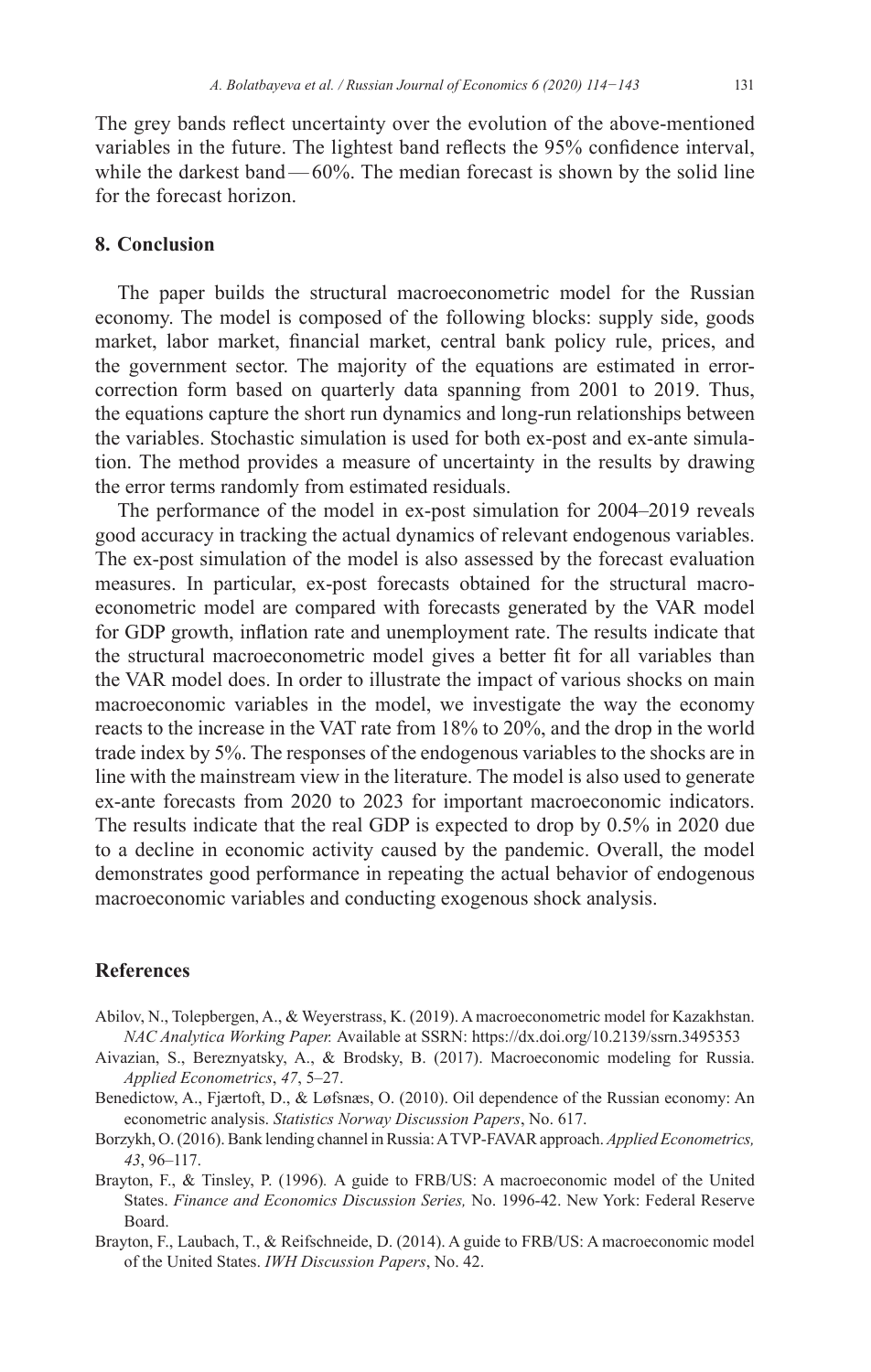- Demeshev, B., & Malakhovskaya, O. (2015). Forecasting Russian macroeconomic indicators with BVAR. *HSE Working papers*, No. 105.
- Dougherty, C. (2011). *Introduction to econometrics*. Oxford: Oxford University Press.
- Dreger, C. (2003). A macroeconometric model for the Euro economy. *IWH Discussion Papers*, No. 181.
- Dreger, C., & Marcellino, M. (2007). A macroeconometric model for the Euro economy. *Journal of Policy Modeling*, *29* (1), 1–13. <https://doi.org/10.1016/j.jpolmod.2006.01.007>
- Engle, R., & Granger, C. (1987). Cointegration and error correction: Representation, estimation and testing. *Econometrica*, *55* (2), 251–276. <https://doi.org/10.2307/1913236>
- Fair, R. (1984). *Specification, estimation, and analysis of macroeconomic models*. Cambridge, MA: Harvard University Press.
- Fair, R. (1994). *Testing macroeconometric models*. Cambridge, MA: Harvard University Press.
- Fair, R. (2018). *Macroeconometric modeling: 2018*. Unpublished manuscript, [https://fairmodel.](https://fairmodel.econ.yale.edu/mmm2/mm2018.pdf) [econ.yale.edu/mmm2/mm2018.pdf](https://fairmodel.econ.yale.edu/mmm2/mm2018.pdf)
- Feenstra, R., Inklaar, R., & Timmer, M. (2015). The next generation of the Penn World Table. *American Economic Review*, *105* (10), 3150–3182.<https://doi.org/10.1257/aer.20130954>
- Ferson, W., & Constantinides, G. (1991). Habit persistence and durability in aggregate consumption: Empirical tests. *Journal of Financial Economics*, *29* (2), 199–240. [https://doi.org/10.1016/0304-](https://doi.org/10.1016/0304-405X(91)90002-2) [405X\(91\)90002-2](https://doi.org/10.1016/0304-405X(91)90002-2)
- Friedman, M. (1957). *A theory of the consumption function*. Princeton, NJ: Princeton University Press.
- IMF (2020). *World economic outlook. Chapter 1: The great lockdown*. Washington, DC: International Monetary Fund.
- Porshakov, A., Deryugina, E., Ponomarenko, A., & Sinyakov, A. (2015). Nowcasting and shortterm forecasting of Russian GDP with a dynamic factor model. *Bank of Russia Working Paper Series,* No. 2.
- Stock, J., & Watson, M. (1993). A simple estimator of cointegrating vectors in higher order integrated systems. *Econometrica*, *61* (4), 783–820.<https://doi.org/10.2307/2951763>
- Taylor, J. (1993). Discretion versus policy rules. *Carnegie-Rochester Conference Series on Public Policy*, *39*, 195–214. [https://doi.org/10.1016/0167-2231\(93\)90009-L](https://doi.org/10.1016/0167-2231(93)90009-L)

Tinbergen, J. (1939). *Business cycle in the United States, 1919*–1*932*. Geneva: League of Nations.

Weyerstrass, K., Neck, R., Blueschke, D., Majcen, B., Srakar, A., & Verbic, M. (2018). Slopol10: A macroeconometric model for Slovenia. *Economic and Business Review*, *20* (2), 269–302.

### **Appendix A**

**Table A1**

List of variables.

| Variables      | Definitions                        | Units of measurement        | Source            |
|----------------|------------------------------------|-----------------------------|-------------------|
| Endogenous     |                                    |                             |                   |
| Capsr          | Capital stock, real                | Billion RUB10 <sup>a)</sup> | Own               |
| Cdef           | Private consumption deflator       | Index                       | Own               |
| C <sub>n</sub> | Private consumption, nominal       | <b>Billion RUB</b>          | STAT <sup>b</sup> |
| Cr.            | Private consumption, real          | Billion RUB10               | Own               |
| Cpi            | Consumer price index, $2010 = 100$ | Index                       | <b>STAT</b>       |
| Demandr        | Final demand, real                 | Billion RUB10               | Own               |
| Emp            | Number of employees                | <b>Million</b>              | <b>STAT</b>       |
| Excises        | Excises revenues                   | Billion RUB10               | FT <sup>c</sup>   |
| Exoilr         | Exports of oil, real               | Billion RUB10               | Own               |
| Exotherr       | Exports of other, real             | Billion RUB10               | Own               |
| Expdef         | Exports deflator                   | Index                       | Own               |
| Gdef           | Government consumption deflator    | Index                       | Own               |
|                |                                    |                             |                   |

*(continued on next page)*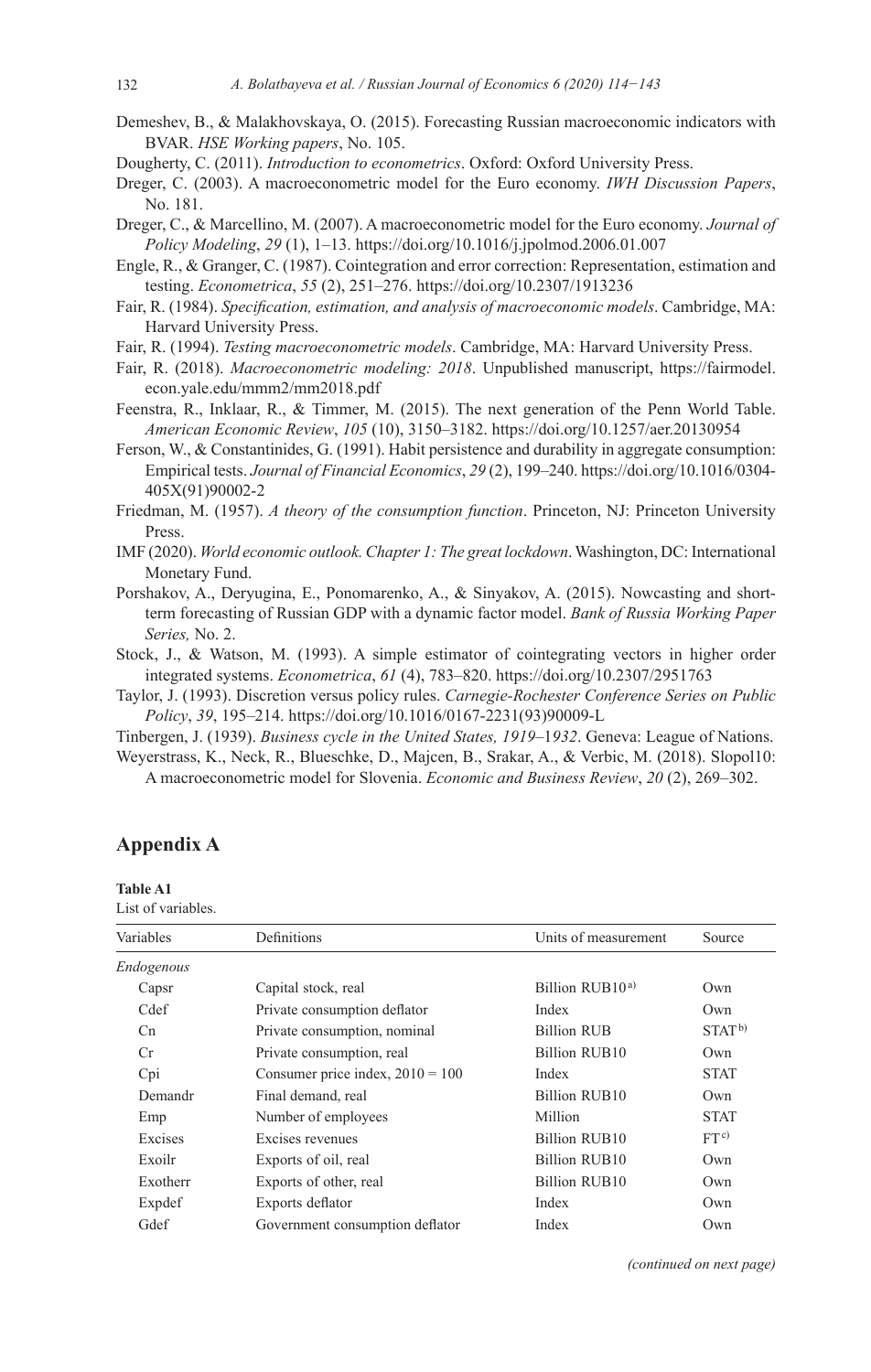| Variables  | Definitions                                         | Units of measurement       | Source            |
|------------|-----------------------------------------------------|----------------------------|-------------------|
| Gdpdef     | GDP deflator                                        | Index                      | Own               |
| Gdpn       | GDP by expenditure, nominal                         | <b>Billion RUB</b>         | <b>STAT</b>       |
| Gdpr       | GDP by expenditure, real                            | <b>Billion RUB10</b>       | Own               |
| Gr         | Government consumption, real                        | Billion RUB10              | Own               |
| Hp nairu   | <b>NAIRU</b>                                        | Percentage                 | Own               |
| $Hp_{f}$   | <b>TFP</b>                                          | Level                      | Own               |
| Impdef     | Imports deflator                                    | Index                      | Own               |
| Impr       | Imports of goods and services, real                 | <b>Billion RUB10</b>       | Own               |
| Incomen    | Disposable income of private<br>households, nominal | <b>Billion RUB10</b>       | Own               |
| Incomer    | Disposable income of private<br>households, real    | <b>Billion RUB10</b>       | Own               |
| Inctaxcorp | Corporate income tax revenues                       | <b>Billion RUB10</b>       | FT                |
| Inctaxpers | Personal income tax revenues                        | <b>Billion RUB10</b>       | <b>FT</b>         |
| Infl       | Inflation rate                                      | Percentage                 | Own               |
| Invr       | Gross fixed capital formation, real                 | <b>Billion RUB10</b>       | Own               |
| L force    | Labor force                                         | Million                    | <b>STAT</b>       |
| Midgovb    | Midterm government bond rate                        | Percentage                 | CBRF <sup>d</sup> |
| Cbpr       | Policy interest rate of the Central Bank            | Percentage                 | <b>CBRF</b>       |
| Othertax   | Other tax revenues                                  | <b>Billion RUB</b>         | FT                |
| Prod       | Labor productivity                                  | 1000 RUB10<br>per employee | Own               |
| Reer       | Real effective exchange rate index                  | Index                      | CBRF              |
| Unemp      | Unemployment                                        | Million                    | <b>STAT</b>       |
| Unemprate  | Unemployment rate                                   | Percentage                 | Own               |
| <b>VAT</b> | VAT revenues                                        | <b>Billion RUB</b>         | <b>FT</b>         |
| Wageav     | Average gross wage per employee,<br>nominal         | <b>RUB</b>                 | <b>STAT</b>       |
| Wageavr    | Average gross wage per employee, real               | RUB10                      | Own               |
| Ygap       | Output gap                                          | <b>Billion RUB10</b>       | Own               |
| Ypot       | Potential output                                    | <b>Billion RUB10</b>       | Own               |
| Exogenous  |                                                     |                            |                   |
| Cpic       | CPI in China                                        | Index                      | Bloomberg         |
| Uscpi      | CPI in the USA                                      | Index                      | Bloomberg         |
| Depr       | Capital stock depreciation rate                     | Percentage                 | Own               |
| Fedr       | Federal funds rate                                  | Percentage                 | Bloomberg         |
| Gn         | Government consumption                              | <b>Billion RUB</b>         | <b>STAT</b>       |
| Corprate   | Corporate income tax rate                           | Percentage                 | Own               |
| Inventr    | Change in inventory, real                           | <b>Billion RUB10</b>       | Own               |
| Inflt      | Target inflation rate                               | Percentage                 | <b>CBRF</b>       |
| Rubeur     | Nominal exchange rate RUB/EUR                       | <b>RUB</b>                 | <b>CBRF</b>       |
| Rubusd     | Nominal exchange rate RUB/USD                       | <b>RUB</b>                 | <b>CBRF</b>       |
| Oilpusd    | Oil price, Brent                                    | USD/Barrel                 | Bloomberg         |
| Wapop      | Working age population, 15 to 72 years              | Thousands                  | <b>STAT</b>       |
| Socpol     | Social policy                                       | <b>Billion RUB</b>         | FT                |
| Vatrate    | VAT rate                                            | Percentage                 | FT                |
| Wtrade     | World trade index, 2010=100                         | Index                      | Bloomberg         |

**Table A1** (continued)

a) Billion RUB10 —at constant 2010 prices.

b) STAT—The Federal State Statistics Service.

c) FT—The Federal Treasury.

d) CBRF—The Central Bank of the Russian Federation.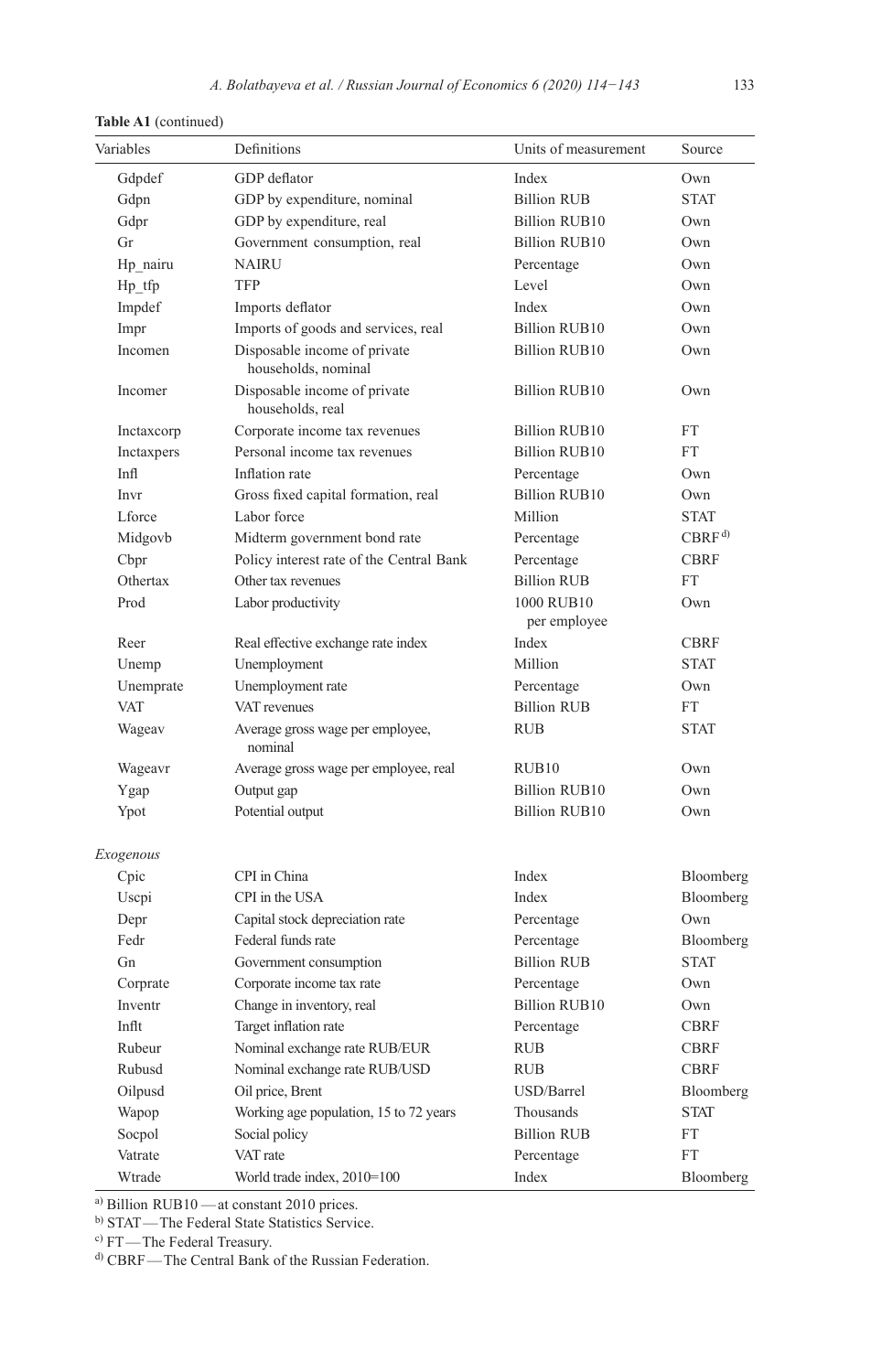# **Appendix B. Identities**

$$
Capsr_t = Capsr_{t-1}(1 - Depr_t) + Invr_t.
$$
\n(B.1)

$$
Ygap_t = \frac{Gdpr_t - Ypot_t}{Ypot_t}.
$$
 (B.2)

$$
Gdpr_t = Cr_t + Gr_t + Invr_t + Exoilr_t + Exotherr_t - Impr_t + Inventr_t.
$$
 (B.3)

$$
Demandr_t = Cr_t + Gr_t + Invr_t + Exoilr_t + Exotherr_t + Inventr_t.
$$
 (B.4)

$$
Gdpn_t = Gdpr_t \frac{Gdpdef_t}{100\%}.
$$
\n(B.5)

$$
Cn_t = Cr_t \frac{Cdef_t}{100\%}.
$$
\n(B.6)

$$
Gr_t = \frac{Gn_t}{Gdef_t} 100\%.
$$
 (B.7)

$$
Tcn_t = Cn_t + Gn_t. \tag{B.8}
$$

$$
Prod_t = \frac{Gdpr_t}{Emp_t}.
$$
\n(B.9)

$$
Wageavr_t = \frac{Wageav_t}{Cpi_t} 100\%.
$$
 (B.10)

$$
Incomen_t = Gdpn_t + Socpol_t - Intaxpers_t - Intaxcorp_t -
$$
  
- 
$$
Vat_t - Excises_t - Othertax_t.
$$
 (B.11)

$$
Incomer_t = \frac{Incomen_t}{Cpi_t} 100\%.
$$
 (B.12)

$$
Infl_t = \frac{Cpi_t}{Cpi_{t-4}} - 1.
$$
\n(B.13)

$$
Unemp_t = Lforce_t - Emp_t.
$$
\n(B.14)

Unemprate<sub>t</sub> = 
$$
\frac{Unempt_t}{Lforce_t}
$$
. (B.15)

$$
Util_t = \frac{Gdpr_t}{Ypot_t}100\%.
$$
\n(B.16)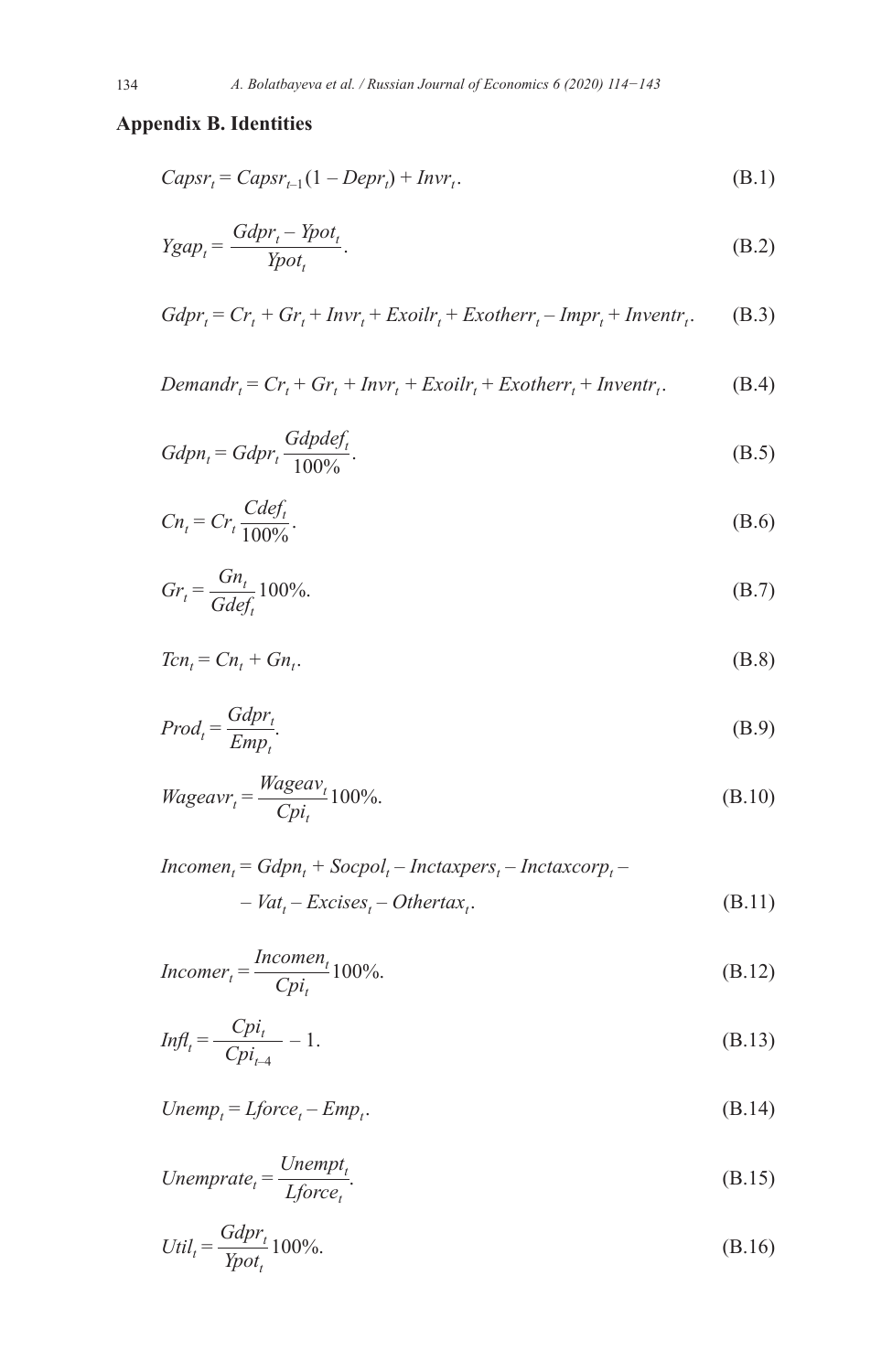# **Appendix C**

**Table C1**

Unit root test results of variables in levels.

| Variable (level) | ADF(c)                | ADE(c,t)     | PP(c)        | <b>KPSS</b> |
|------------------|-----------------------|--------------|--------------|-------------|
| Capsr            | $-0.751$              | $-2.168$     | 0.697        | $1.188++$   |
| Cbpr             | $-2.573$              | $-2.481$     | $-2.572$     | $0.785++$   |
| Cdef             | 0.339                 | $-2.318$     | 0.488        | $1.180++$   |
| Cn               | 0.199                 | $-2.949$     | 1.242        | $1.187++$   |
| Cpi              | 0.632                 | $-2.241$     | 0.801        | $1.178++$   |
| Cpic             | 0.455                 | $-4.157***$  | 1.019        | $1.186++$   |
| $\rm Cr$         | $-1.800$              | $-2.384$     | $-1.480$     | $1.068++$   |
| Demandr          | $-2.094$              | $-1.774$     | $-2.730*$    | $1.014++$   |
| Emp              | $-1.668$              | $-2.359$     | $-2.348$     | $1.084++$   |
| Excises          | $-0.492$              | $-3.535***$  | $-0.994$     | $1.072+++$  |
| Exoilr           | $-2.687$ <sup>*</sup> | $-2.830$     | $-2.616*$    | $0.662++$   |
| Exotherr         | $-1.171$              | $-2.520$     | $-2.040$     | $1.134++$   |
| Expdef           | $-0.592$              | $-3.688$ **  | $-0.317$     | $1.165++$   |
| Fedr             | $-2.736*$             | $-3.432*$    | $-2.218$     | 0.330       |
| Gdef             | 0.505                 | $-3.287*$    | 1.385        | $1.188++$   |
| Gdpdef           | 0.287                 | $-2.974$     | 0.420        | $1.184$ +++ |
| Gdpn             | 0.592                 | $-2.903$     | 1.054        | $1.186++$   |
|                  | $-2.255$              |              | $-3.102**$   | $1.071++$   |
| Gdpr<br>Gn       | 0.944                 | $-1.802$     |              |             |
| Gr               |                       | $-2.885$     | 1.853        | $1.188++$   |
|                  | $-2.001$              | $-2.525$     | $-2.201$     | $0.97+++$   |
| Hsr              | $-4.078***$           | $-3.959**$   | $-3.782***$  | $0.524++$   |
| Impdef           | $-0.130$              | $-2.114$     | $-0.148$     | $1.055++$   |
| Impr             | $-1.969$              | $-2.070$     | $-2.238$     | $0.82++$    |
| Incomen          | $-0.410$              | $-2.346$     | 0.269        | $1.207++$   |
| Incomer          | $-2.209$              | $-1.580$     | $-2.085$     | $1.086++$   |
| Inctaxcorp       | $-0.278$              | $-4.322***$  | $-1.188$     | $1.029++$   |
| Inctaxpers       | 0.862                 | $-2.737$     | $-0.172$     | $1.19++$    |
| Infl             | $-2.276$              | $-3.354*$    | $-2.283$     | $0.692++$   |
| Inflt            | $-1.446$              | $-2.117$     | $-1.443$     | $0.844++$   |
| Inventr          | $-2.264$              | $-3.967**$   | $-7.326***$  | $1.037+++$  |
| Invr             | $-2.052$              | $-1.989$     | $-6.810***$  | $1.225++$   |
| Lforce           | $-2.529$              | $-1.103$     | $-2.533$     | $0.959++$   |
| Midgovb          | $-2.959**$            | $-2.877$     | $-3.013***$  | 0.127       |
| Oilpusd          | $-2.291$              | $-2.193$     | $-2.207$     | $0.415+$    |
| Othertax         | 2.457                 | 0.566        | 2.698        | $1.128++$   |
| Prod             | $-2.433$              | $-1.980$     | $-3.642***$  | $1.048++$   |
| Reer             | $-2.129$              | $-1.895$     | $-2.099$     | $0.396+$    |
| Rubeur           | $-0.728$              | $-2.156$     | $-0.728$     | $1.019++$   |
| Rubusd           | $-0.351$              | $-1.725$     | $-0.372$     | $0.861++$   |
| Socpol           | $-0.043$              | $-6.928***$  | $-0.13$      | $1.185++$   |
| Tcn              | 0.372                 | $-3.026$     | 1.603        | $1.188++$   |
| Unemp            | $-1.623$              | $-4.398***$  | $-2.129$     | $0.97+++$   |
| Unemprate        | $-1.506$              | $-4.466$ *** | $-1.986$     | $1.016++$   |
| Uscpi            | $-0.462$              | $-2.180$     | $-0.460$     | $1.179++$   |
| Util             | $-3.295***$           | $-3.305*$    | $-11.364***$ | 0.194       |
| Vat              | $-1.171$              | $-4.435***$  | $-1.171$     | $1.129++$   |
| Vatrate          | $-1.782$              | $-1.062$     | $-1.840$     | $0.368+$    |
| Wageav           | 1.740                 | $-1.500$     | 1.971        | $1.19+++$   |
| Wageavr          | $-1.253$              | $-2.483$     | $-1.376$     | $1.09+++$   |
| Wtrade           | $-1.522$              | $-3.569**$   | $-1.012$     | $1.119+++$  |
| Ygap             | $-3.295***$           | $-3.305*$    | $-11.364***$ | 0.194       |
| Ypot             | $-2.258$              | $-2.926$     | $-5.362***$  | $1.098++$   |

*Note:* The null hypothesis is rejected at 10% (+), 5% (++), 1% (+++); \*\*\*  $p < 0.01$ , \*\*  $p < 0.05$ , \*  $p < 0.1$ .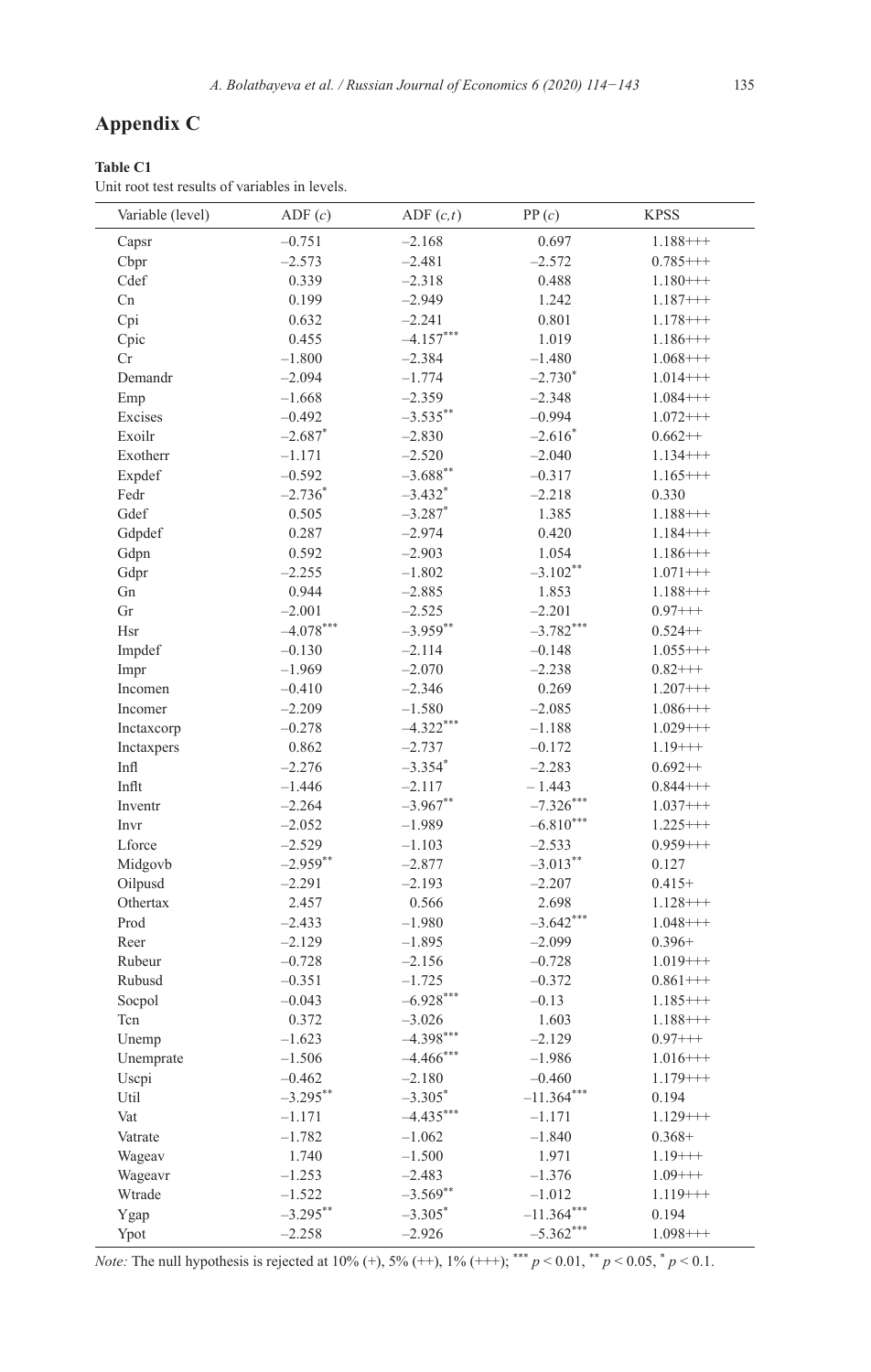| <b>Table C2</b>                                                |  |
|----------------------------------------------------------------|--|
| Unit root test results of variables in year over year measure. |  |

| Variable (YoY) | ADF(c)       | ADF(c,t)                  | PP(c)                 | PP(c,t)               |
|----------------|--------------|---------------------------|-----------------------|-----------------------|
| Capsr          | $-2.460$     | $-2.238$                  | $-1.943$              | $-1.533$              |
| Cbpr           | $-2.961**$   | $-2.978$                  | $-3.615***$           | $-3.872**$            |
| Cdef           | $-2.996**$   | $-3.007$                  | $-3.219**$            | $-3.259*$             |
| Cn             | $-2.514$     | $-2.542$                  | $-2.675$ *            | $-2.736$              |
| Cpi            | $-2.917***$  | $-2.873$                  | $-2.552$              | $-2.528$              |
| Cpic           | $-2.256$     | $-2.232$                  | $-3.124***$           | $-3.170*$             |
| Cr             | $-2.099$     | $-3.478$ **               | $-2.523$              | $-2.741$              |
| Demandr        | $-4.062***$  | $-4.310***$               | $-2.861*$             | $-3.002$              |
| Emp            | $-3.035***$  | $-3.987**$                | $-3.253**$            | $-3.384*$             |
| Excises        | $-1.438$     | $-0.930$                  | $-5.174***$           | $-5.130***$           |
| Exoilr         | $-3.567***$  | $-3.769**$                | $-3.567***$           | $-3.769**$            |
| Exotherr       | $-3.06***$   | $-3.073$                  | $-6.898***$           | $-6.949***$           |
| Expdef         | $-5.156***$  | $-5.103***$               | $-3.535***$           | $-3.457$ *            |
| Fedr           | $-2.961$ **  | $-2.810$                  | $-2.788*$             | $-2.645$              |
| Gdef           | $-2.434$     | $-2.515$                  | $-2.759*$             | $-2.924$              |
| Gdpdef         | $-3.609***$  | $-3.557**$                | $-3.018***$           | $-2.919$              |
| Gdpn           | $-3.931***$  | $-4.002**$                | $-2.962**$            | $-2.945$              |
| Gdpr           | $-3.673***$  | $-4.032**$                | $-2.747*$             | $-2.589$              |
| Gn             | $-2.357$     | $-2.635$                  | $-2.357$              | $-2.635$              |
| Gr             | $-1.846$     | $-1.718$                  | $-2.804*$             | $-2.866$              |
| Hsr            | $-3.672***$  | $-3.593**$                | $-3.641***$           | $-3.540$ **           |
|                | $-3.024***$  | $-3.010$                  | $-3.281$ **           | $-3.294$ <sup>*</sup> |
| Impdef         | $-3.775***$  | $-3.857**$                | $-2.918**$            | $-2.965$              |
| Impr           | $-3.816***$  | $-3.768**$                | $-3.862***$           | $-3.810**$            |
| Incomen        | $-3.496**$   |                           | $-3.475***$           | $-3.937**$            |
| Incomer        | $-4.805***$  | $-3.899**$<br>$-4.799***$ | $-4.865***$           | $-4.862***$           |
| Inctaxcorp     |              |                           |                       |                       |
| Inctaxpers     | $-3.308***$  | $-3.613**$                | $-3.242**$            | $-3.596**$            |
| Infl           | $-2.925***$  | $-2.915$                  | $-3.386$ **           | $-3.366*$             |
| Inflt          | $-3.085***$  | $-3.188***$               | $-3.227**$            | $-3.257***$           |
| Inventr        | $-3.566$ *** | $-3.525***$               | $-3.786***$           | $-3.750**$            |
| Invr           | $-3.274**$   | $-3.460*$                 | $-3.340**$            | $-3.54***$            |
| Lforce         | $-3.26$ **   | $-3.995**$                | $-3.363**$            | $-3.995**$            |
| Midgovb        | $-3.126**$   | $-3.110$                  | $-3.455***$           | $-3.436*$             |
| Oilpusd        | $-4.52***$   | $-4.596***$               | $-3.843***$           | $-3.893**$            |
| Othertax       | $-2.757*$    | $-3.755***$               | $-2.702$ <sup>*</sup> | $-3.775***$           |
| Prod           | $-3.575***$  | $-3.974**$                | $-2.902$ <sup>*</sup> | $-3.162$              |
| Reer           | $-4.356***$  | $-4.731***$               | $-3.568***$           | $-3.601$ **           |
| Rubeur         | $-3.064**$   | $-3.003$                  | $-3.331**$            | $-3.280*$             |
| Rubusd         | $-2.560$     | $-2.564$                  | $-3.015***$           | $-3.050$              |
| Socpol         | $-5.966***$  | $-5.905***$               | $-6.562***$           | $-6.506***$           |
| Tcn            | $-2.386$     | $-2.458$                  | $-2.564$              | $-2.677$              |
| Unemp          | $-4.147***$  | $-4.134***$               | $-3.38***$            | $-3.362*$             |
| Unemprate      | $-4.198***$  | $-4.171***$               | $-3.414***$           | $-3.380*$             |
| Uscpi          | $-2.326$     | $-2.359$                  | $-3.945***$           | $-3.955$ **           |
| Util           | $-4.543***$  | $-4.505***$               | $-2.862*$             | $-2.831$              |
| Vat            | $-2.884*$    | $-2.925$                  | $-2.968**$            | $-2.975$              |
| Vatrate        | $-1.836$     | $-2.630$                  | $-2.194$              | $-2.883$              |
| Wageav         | $-1.764$     | $-3.646**$                | $-2.100$              | $-2.899$              |
| Wageavr        | $-2.789*$    | $-2.768$                  | $-2.566$              | $-2.580$              |
| Wtrade         | $-5.944***$  | $-5.987***$               | $-3.116$ **           | $-3.185$ *            |
| Ygap           | $-4.543***$  | $-4.505***$               | $-2.862^*$            | $-2.831$              |
| Ypot           | $-1.136$     | $-0.938$                  | $-1.206$              | $-1.290$              |

*Note:* \*\*\*  $p < 0.01$ , \*\*  $p < 0.05$ , \*  $p < 0.1$ .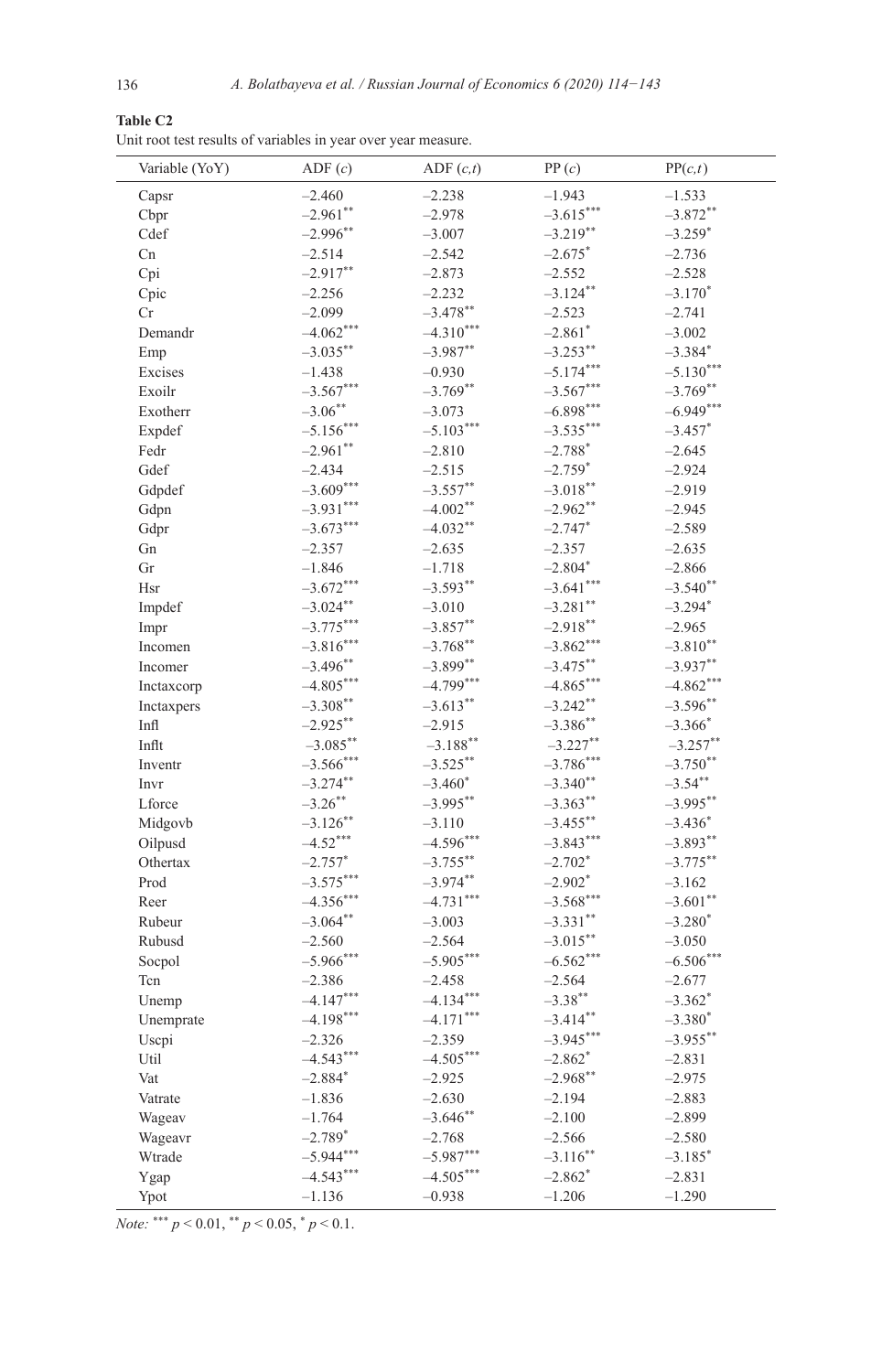## **Appendix D**

#### **Table D1**

Normality, heteroskedasticity and autocorrelation tests.

| Equation                                   | JB          | LM           | <b>BPG</b>  | <b>ARCH</b> |
|--------------------------------------------|-------------|--------------|-------------|-------------|
| Average nominal wage equation              | 0.673       | 0.118        | 6.31        | 0.081       |
| Central bank policy rate equation          | $40.102***$ | 0.426        | 92.439***   | 0.163       |
| Consumption deflator equation              | $56.773***$ | $6.511***$   | 20.566***   | 0.389       |
| Corporate income taxes equation            | 0.004       | 3.957        | 1.073       | 1.165       |
| CPI equation                               | 13.932***   | $10.212***$  | 3.297       | 0.025       |
| Employment equation                        | 0.479       |              |             |             |
| Excise tax equation                        | 4.259       | $4.706*$     | $13.541***$ | 1.553       |
| Export deflator equation                   | 1.677       | 2.698        | 2.793       | 1.294       |
| GDP deflator equation                      | 1.013       | 4.295        | 4.386       | 0.016       |
| Government spending deflator equation      | 1.349       | 0.137        | 9.896*      | 0.006       |
| Household saving rate equation             | 55.132***   | 1.905        | $19.568***$ | 0.068       |
| Imports deflator equation                  | 0.290       | 4.447        | 0.316       | 3.366*      |
| Imports equation                           | 5.560*      | 0.247        | $12.156*$   | 0.295       |
| Investment equation                        | 0.173       | 1.851        | 3.351       | 1.865       |
| Labor force equation                       | 0.580       |              |             |             |
| NAIRU equation                             | 28.172***   | $7.656^{**}$ | $29.695***$ | 0.178       |
| Medium-term government bond yield equation | $22.636***$ |              |             |             |
| Non-oil exports equation                   | 0.321       | $7.497**$    | 4.229       | 0.504       |
| Oil exports equation                       | 1.135       | 0.175        | $14.302**$  | 0.809       |
| Other tax equation                         | 99.664***   | 1.153        | $15.343***$ | 0.208       |
| Personal income tax equation               | $9.510***$  | 0.567        | $8.073*$    | 0.372       |
| Private consumption equation               | 0.743       | 3.752        | 9.799       | 1.697       |
| Real exchange rate equation                | $5.803*$    | $8.596***$   | $12.216***$ | $4.285***$  |
| Real GDP equation                          | 4.224       |              |             |             |
| TFP trend equation                         | $19.266***$ |              |             |             |
| VAT equation                               | $13.781***$ | $7.523**$    | 1.508       | 0.361       |

*Note:* \*\*\*  $p < 0.01$ , \*\*  $p < 0.05$ , \*  $p < 0.1$ .

# **Appendix E**

#### **Table E1**

Unit root tests of residuals from long-run equation (test for cointegration).

| Equation                              | ADF         | <b>PP</b>   | <b>KPSS</b> |
|---------------------------------------|-------------|-------------|-------------|
| Average nominal wage equation         | $-2.904*$   | $-3.942***$ | 0.261       |
| Consumption deflator equation         | $-2.976$ ** | $-2.946$ ** | 0.161       |
| Corporate income taxes equation       | $-2.424$    | $-4.495***$ | 0.149       |
| Excise tax equation                   | $-1.703$    | $-2.219$    | 0.281       |
| Export deflator equation              | $-4.791***$ | $-4.927***$ | 0.045       |
| Government spending deflator equation | $-2.496$    | $-3.560***$ | 0.227       |
| Imports equation                      | $-3.671***$ | $-6.626***$ | 0.057       |
| Non-oil exports equation              | $-3.443$ ** | $-8.622***$ | 0.101       |
| Oil exports equation                  | $-2.155$    | $-4.825***$ | $0.406+$    |
| Other taxes equation                  | $-4.964***$ | $-4.964***$ | 0.182       |
| Personal income taxes equation        | $-1.767$    | $-8.409***$ | $0.408+$    |
| Private consumption equation          | $-6.795***$ | $-6.798***$ | 0.177       |
| VAT equation                          | $-5.305***$ | $-5.305***$ | 0.055       |

*Note:* The null hypothesis is rejected at 10% (+); \*\*\*  $p < 0.01$ , \*\*  $p < 0.05$ , \*  $p < 0.1$ .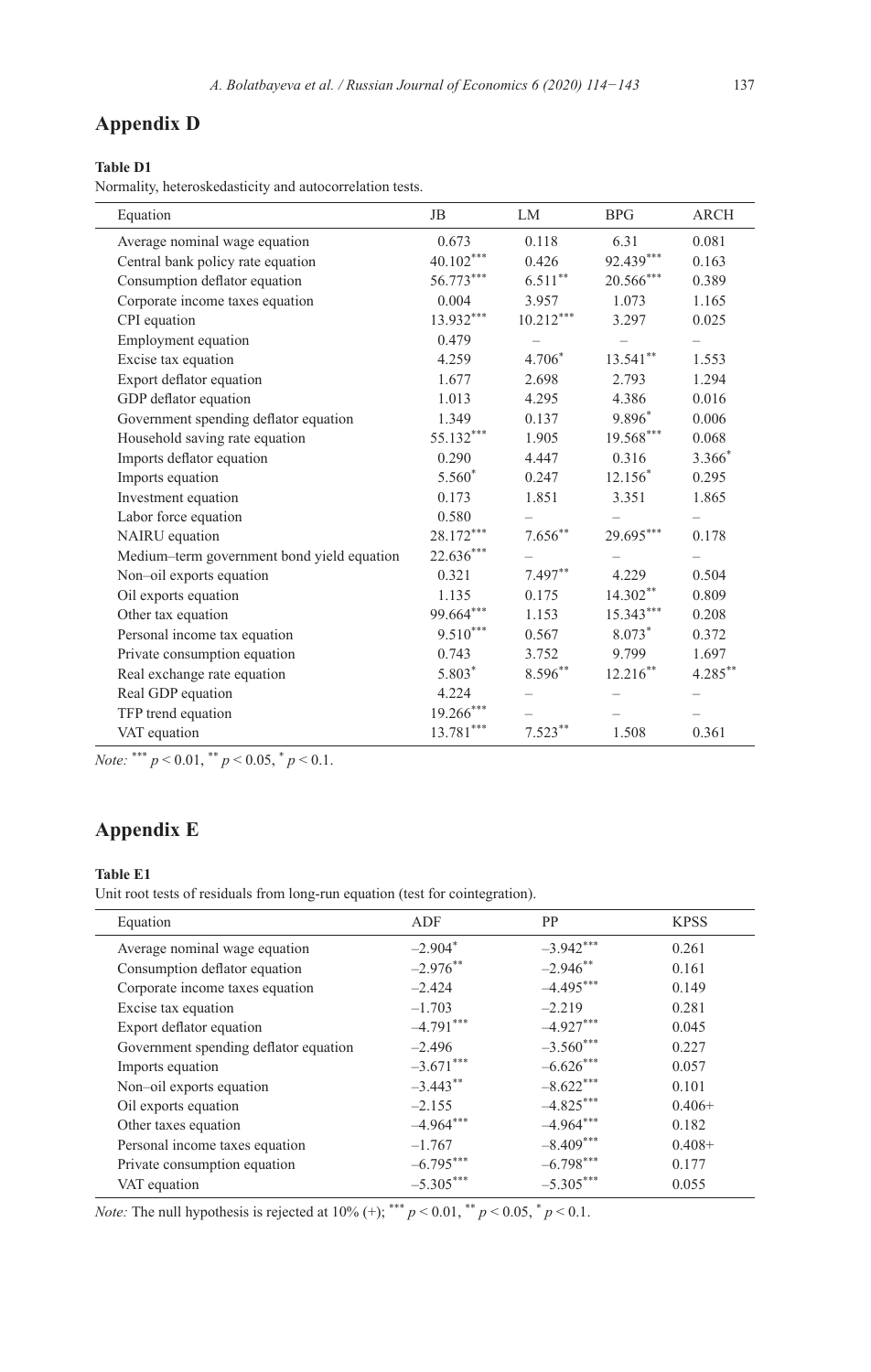



**Fig. F1.** Real GDP growth rate (%).







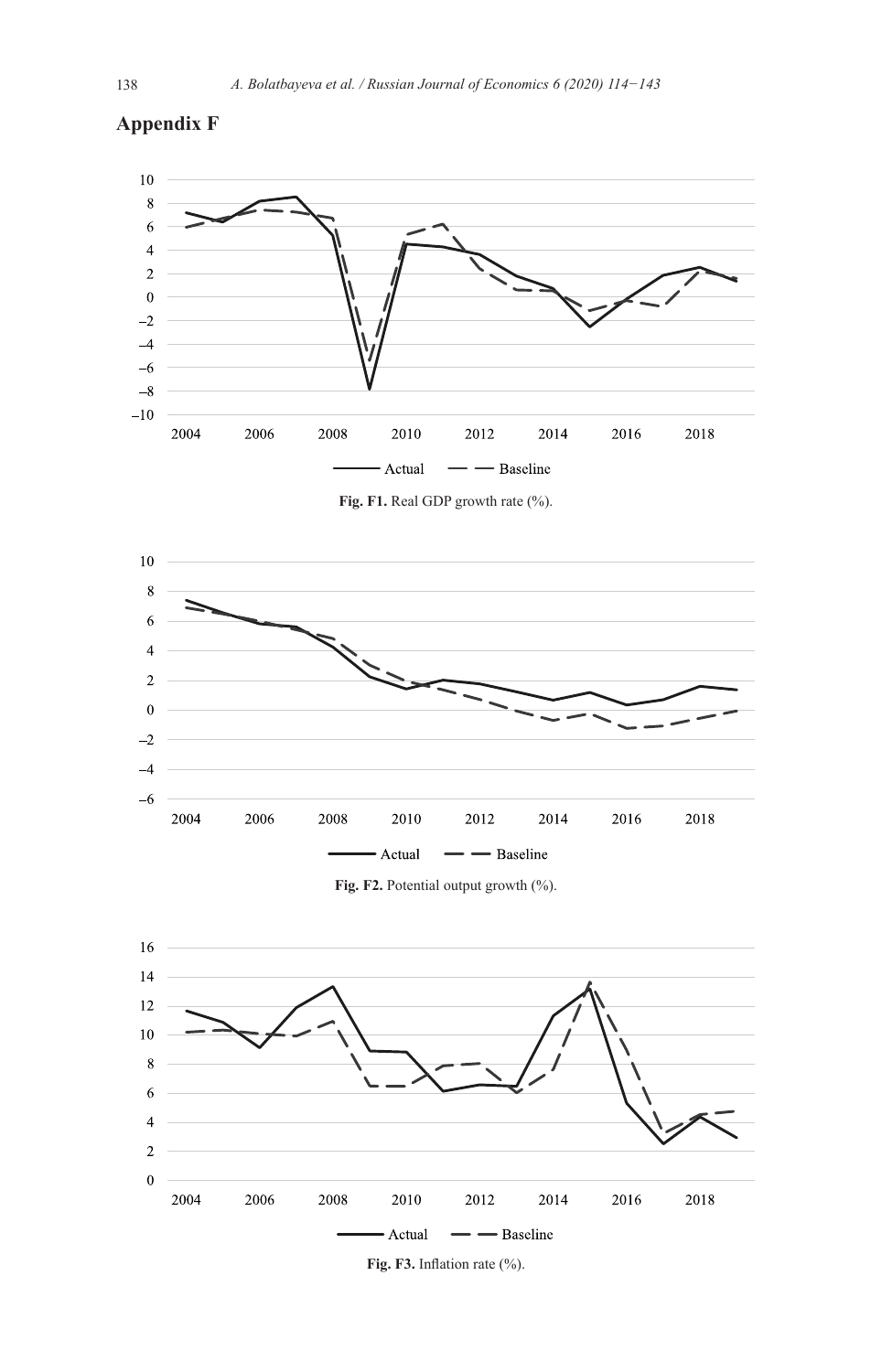

**Fig. F4.** Unemployment rate (%).



**Fig. F5.** Real wage growth rate (%).



**Fig. F6.** Real effective exchange rate (the weighted average of the ruble against the basket of all currencies).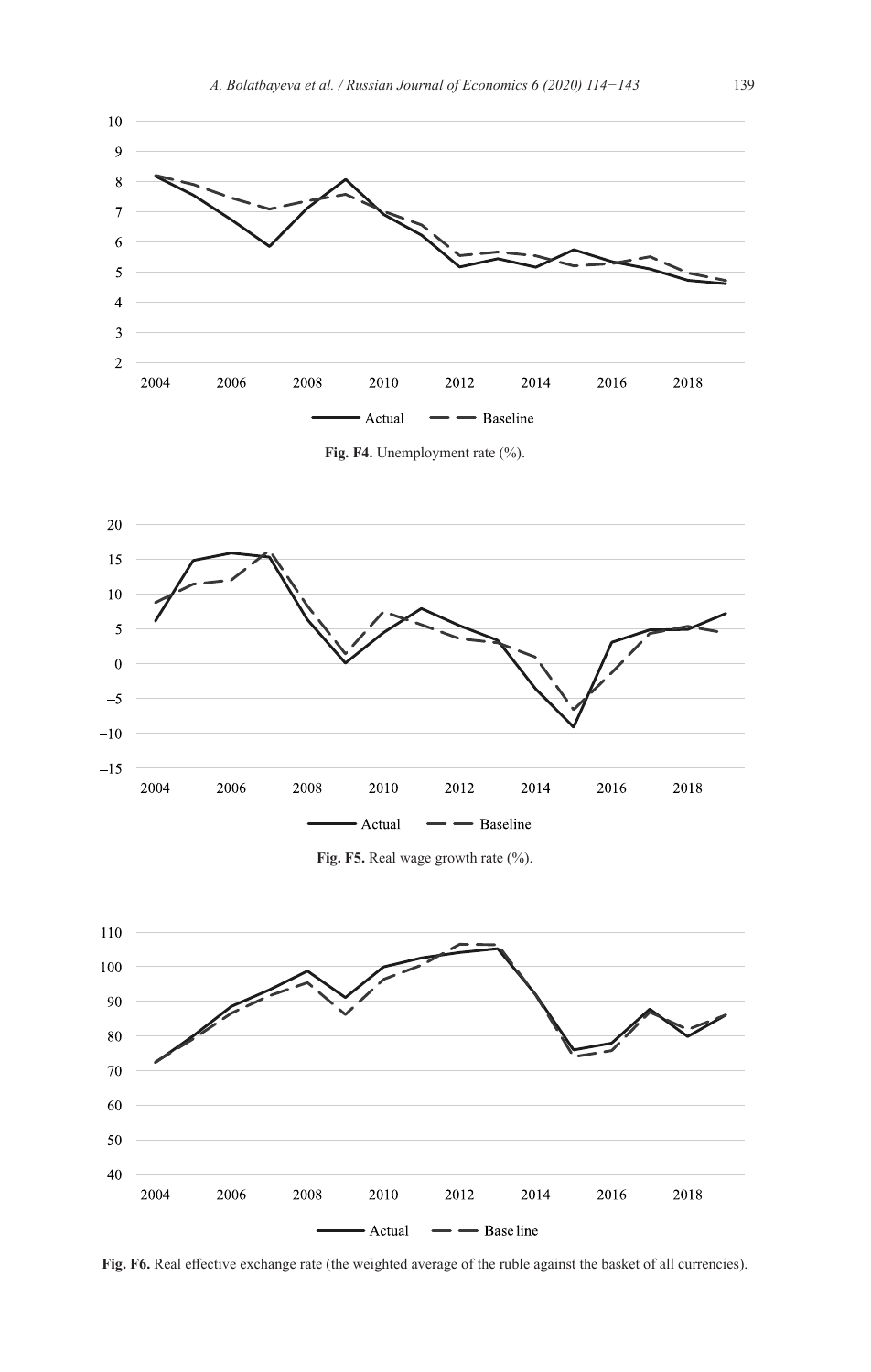

**Fig. F7.** Real GDP growth response to the VAT rate shock.



**Fig. F8.** Inflation rate response to the VAT rate shock.



**Fig. F9.** Real GDP growth response to the world trade shock.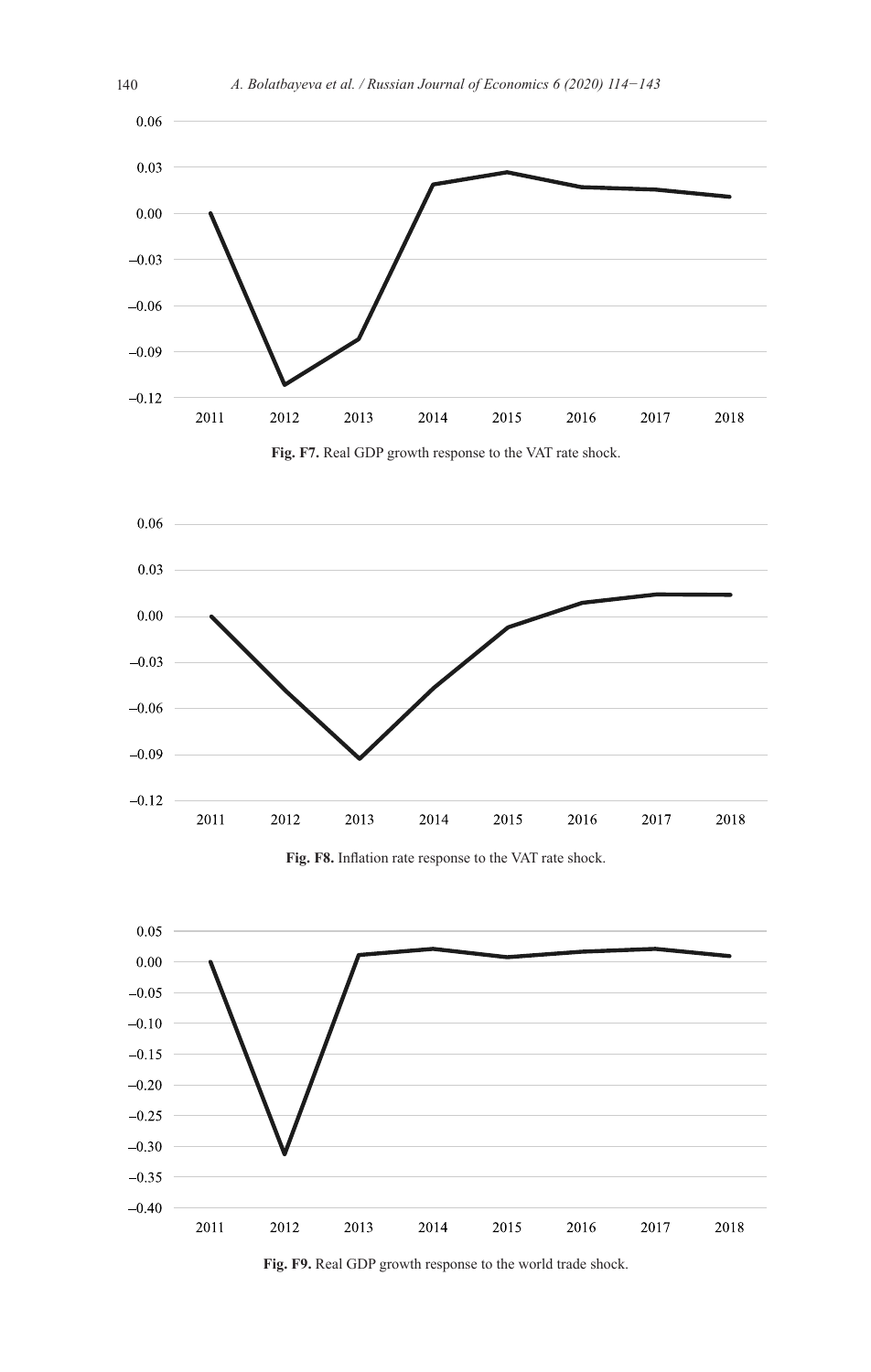









**Fig. F12.** Non-oil exports response to the world trade shock.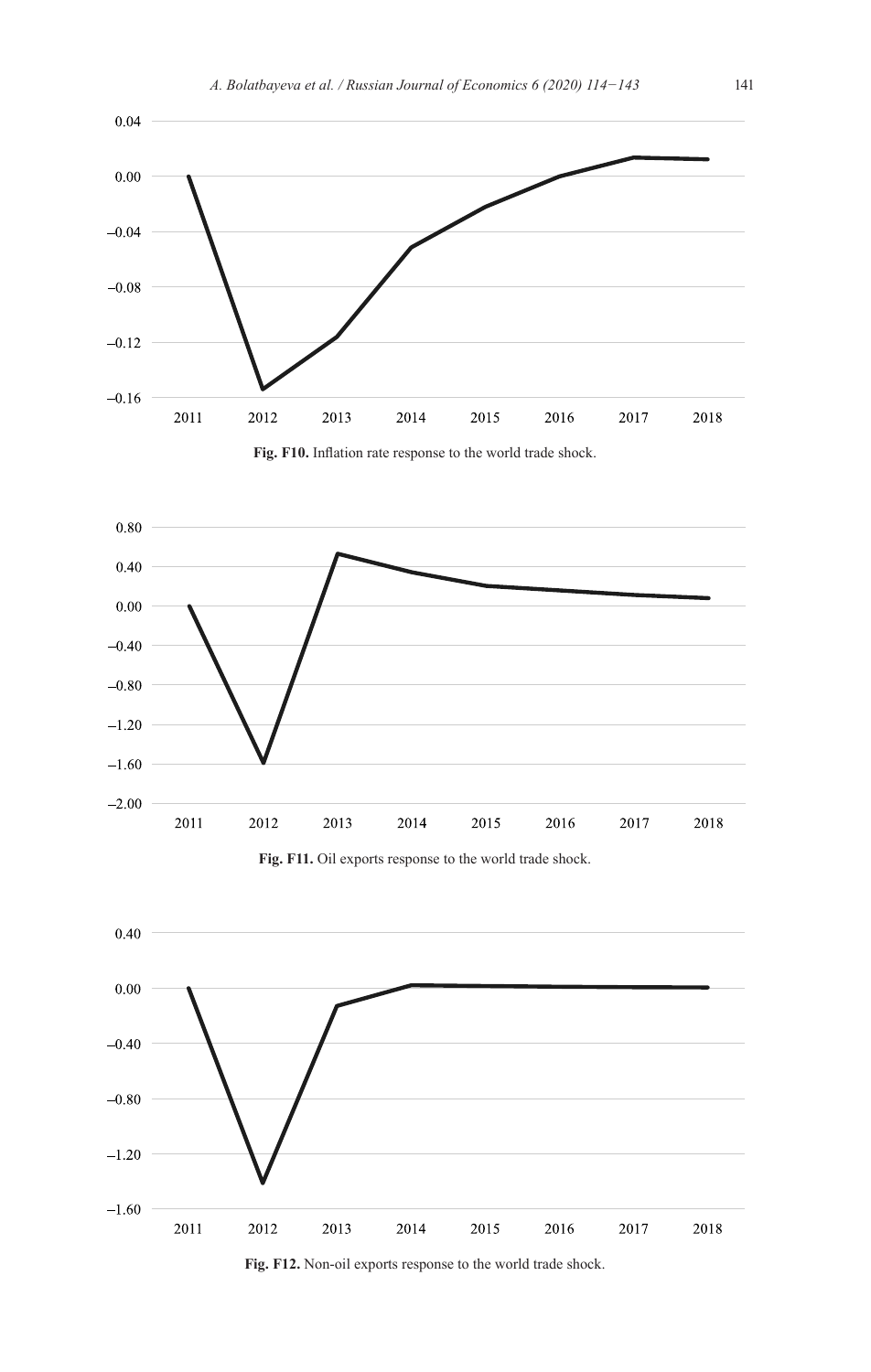

**Fig. F14.** Potential output growth forecast (%).



**Fig. F15.** Inflation rate forecast (%).